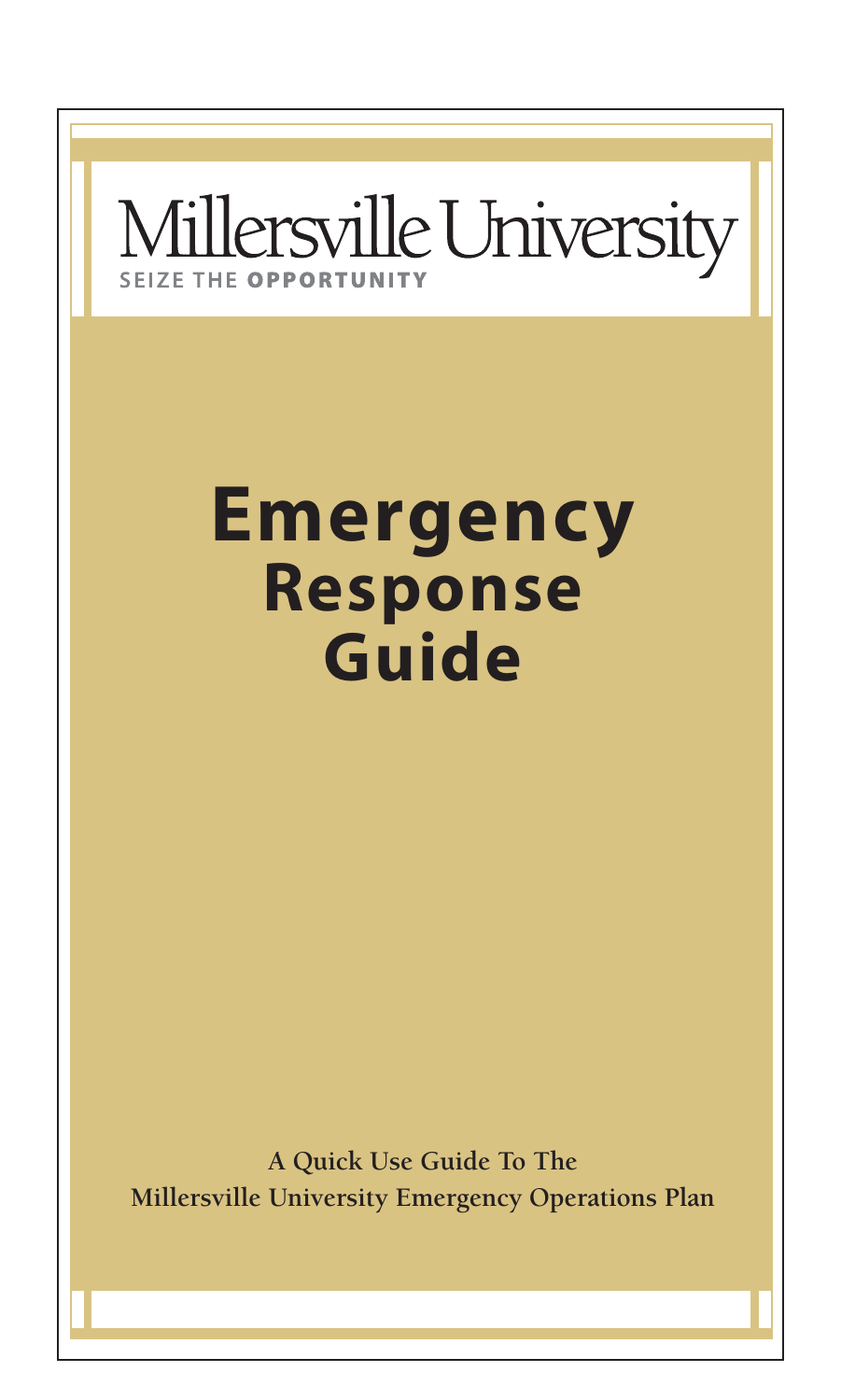### **Table of Contents**

| Incident Command Structure and the Emergency Response Team3     |  |
|-----------------------------------------------------------------|--|
|                                                                 |  |
|                                                                 |  |
|                                                                 |  |
|                                                                 |  |
|                                                                 |  |
|                                                                 |  |
|                                                                 |  |
|                                                                 |  |
|                                                                 |  |
|                                                                 |  |
|                                                                 |  |
| Evacuation Procedures - Evacuating Persons With Disabilities 15 |  |
|                                                                 |  |
|                                                                 |  |
|                                                                 |  |
|                                                                 |  |
|                                                                 |  |
|                                                                 |  |
|                                                                 |  |
|                                                                 |  |
|                                                                 |  |
|                                                                 |  |
|                                                                 |  |
|                                                                 |  |
|                                                                 |  |
|                                                                 |  |
|                                                                 |  |

Note: Throughout the guide book you are asked to dial 911 or 3-911 in an emergency. Dialing 911 will take you to the Lancaster County Emergency Dispatcher. Dialing 3-911 will take you to the Millersville University Emergency Dispatcher. You may dial "9" (for an outside phone line) before dialing 911 (9-911) and you will be connected to the Lancaster County 911 Dispatcher.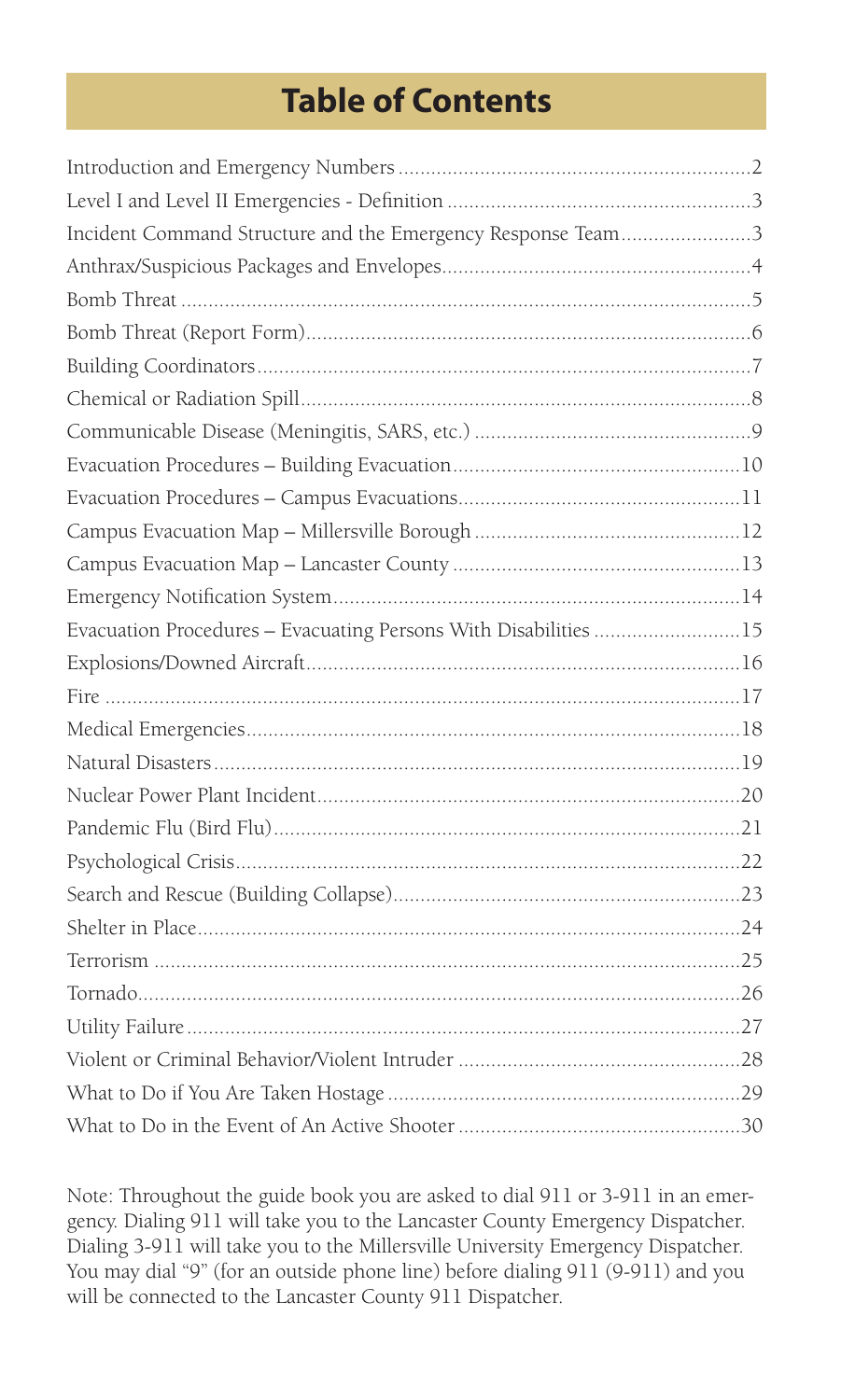### **Introduction**

Millersville University has a detailed Emergency Operations Plan (EOP) designed to prepare the campus for an emergency including specific procedures to follow in the event of a campus emergency or disaster. This Quick Use Guide is designed as a summary of the emergency information found in the EOP.

Keep this manual in an easily accessible area so you have it when it is needed. Building Coordinators should keep the manual in the Building Coordinator Kit (storage bag).

Please become familiar with the information contained inside the guide. In the event of an emergency, the guide is designed to serve as a quick reference for effective action.

The guide is also available at the Millersville University Environmental Health & Safety website at www.millersville.edu. Please bookmark the page for future reference.

If you have any questions about the guide, please contact Environmental Health and Safety at 872-3017 or 872-3715.

The Millersville University Police are available seven days a week, and 24 hours a day to respond to emergencies that may occur on the Millersville University campus.

### **Emergency Phone Numbers**

Fire-Police-Ambulance-Medical Emergency 911 or 3-911

Non-emergency Medical Care – Health Services at Witmer Building 872-3250

Millersville University Police 872-3433

Millersville University Facilities 872-3282 or 872-3275

Millersville University Environmental Health and Safety 872-3017 or 872-3715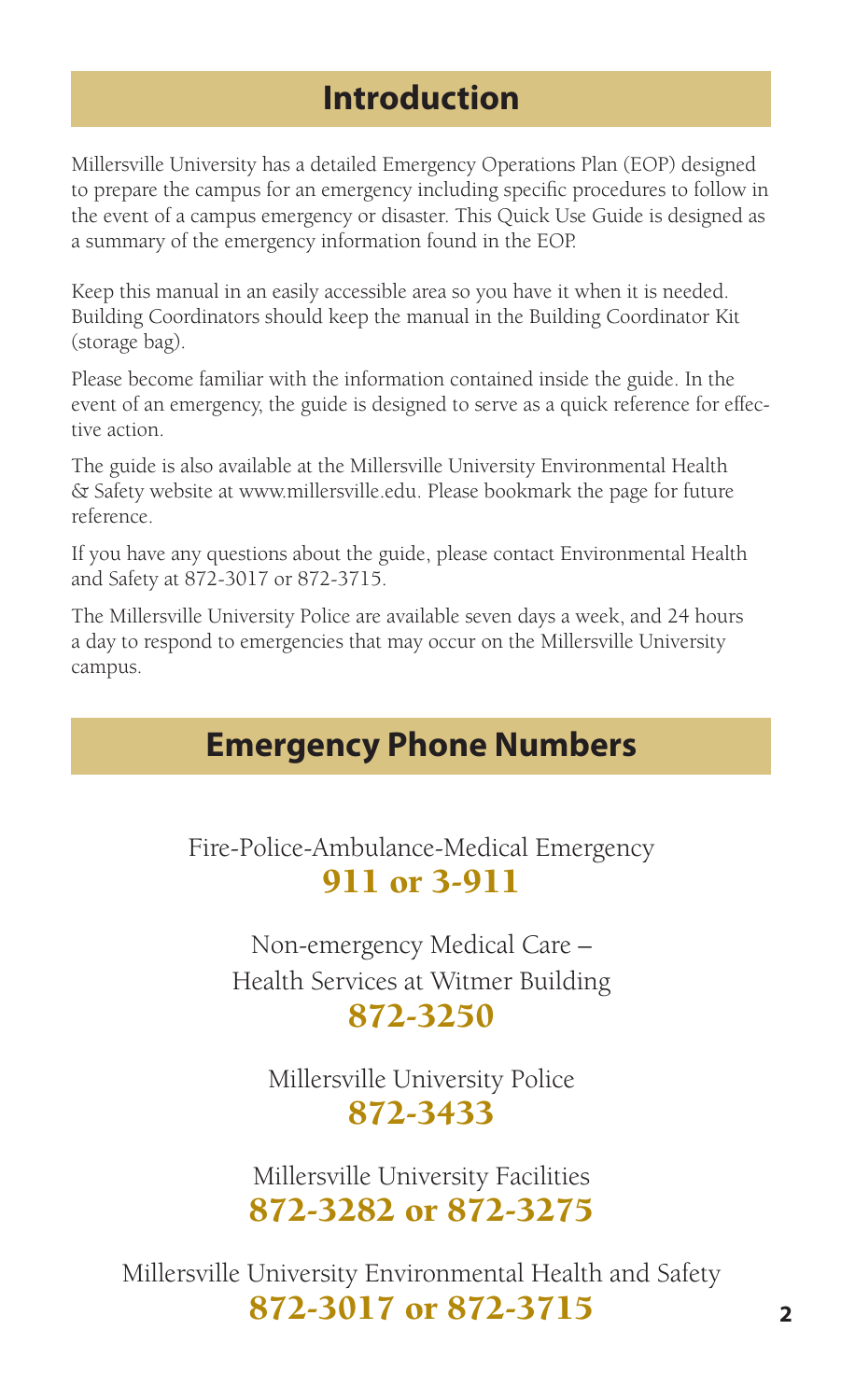### **Emergency Definitions**

**Level I Emergency** – A minor emergency, small enough in scope and size that it can be managed using University resources.

**Level II Emergency** – A major emergency or disaster, capable of inflicting significant damage to the University and/or the Millersville area and large enough in scope and size that additional resources will be needed to respond.

**Incident Command Structure (ICS)** – The Millersville University ICS uses a detailed chain-of-command to coordinate and manage the emergency operations, to work with other emergency responders, and to bring specific resources to bear to the scene of the emergency.

**Emergency Response Team (ERT)** – The University has a team of skilled and experienced individuals who work together to assist the Incident Commander, and coordinate emergency response efforts. Each member of the ERT brings their own area of expertise to the effort of managing the emergency as it unfolds.

Emergency Director – President Emergency Coordinator – Chief of University Police Liaison Officer – University Police officer at the scene Safety Officer – Director of Environmental Health & Safety Communications Officer – Director of Communications Damage Control – Director of Facilities Operations Medical Services – Director of Health Services Housing – Director of Housing & Residential Programs Food Services – Director of Food Services Information Technology – Director of Communications and Network Systems Counseling – MU Center for Counseling Building Coordinators – University employees who volunteer to be the point of contact and disseminate emergency information to others in the building.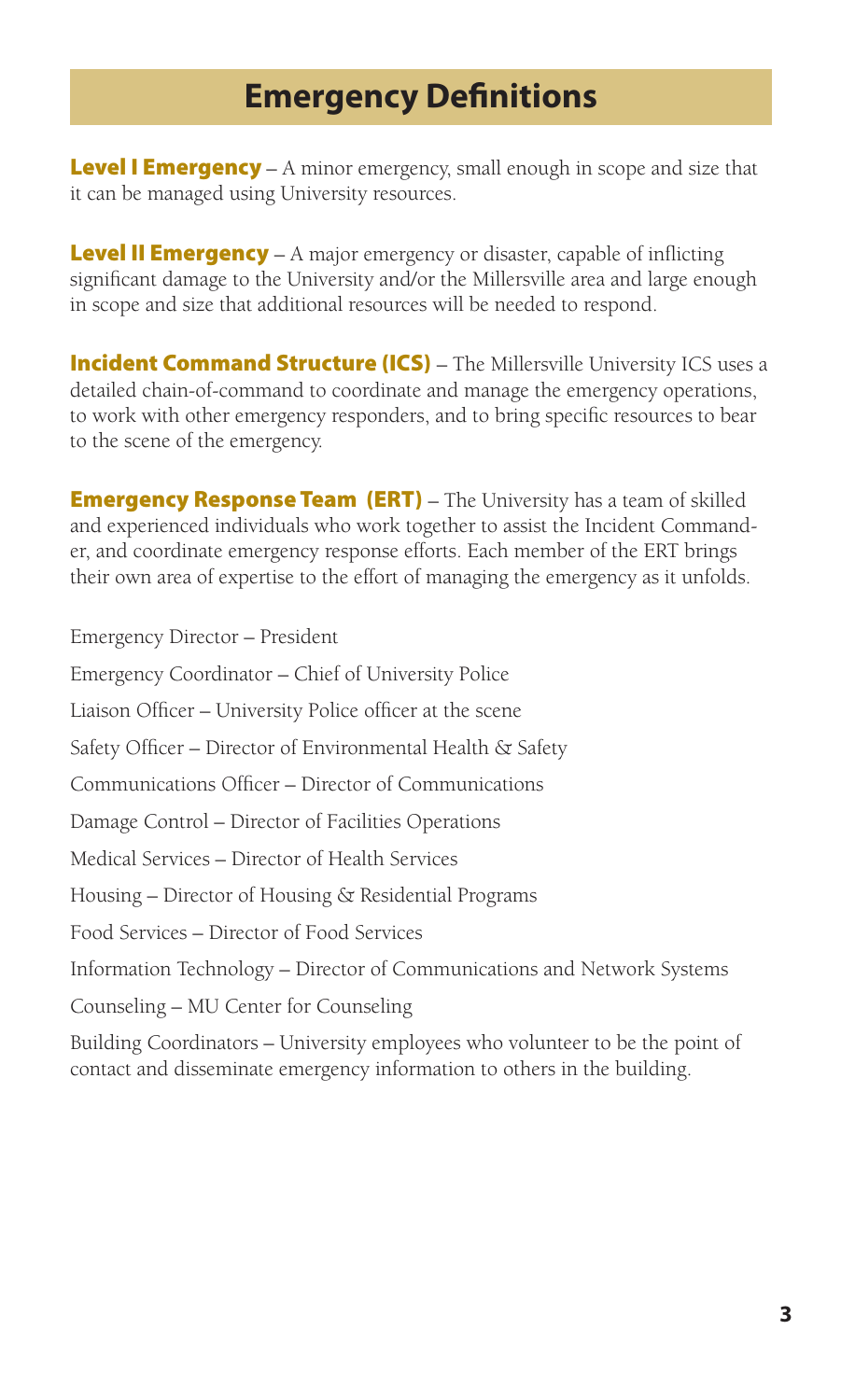### **Anthrax/Suspicious Packages and Envelopes**

#### **What to do if you receive a suspicious letter or package**

- Do not walk around with the letter/package.
- Do not merely discard the letter/package.
- Do not open, smell, or taste any substance, i.e., powder.
- Do not shake or empty the envelope.
- Isolate the envelope or package by placing it on a table and inverting a trash can on top of the letter/package.
- Do not evacuate the entire work area.
- Call University Police at 3-911.
- Tell the emergency responder what you have received and what you have done with it.
- Indicate whether or not the item contains any visible powder and if any powder was released from the item.
- Do not allow anyone to leave the office that may have touched the item.
- Keep a list of everyone who was in the area with you when you received the item.
- When the University Police and/or the EHS Department arrive, they will provide further instructions on what to do.

The vast majority of suspicious packages and letters thought to contain a biological agent are found to be either hoaxes, or contain non-harmful substances (or no substance at all).

#### **Some characteristics of suspicious packages and letters include the following:**

- No return address
- Excessive postage
- Misspelled words
- Protruding wires
- Strange odor
- Oily stains, discoloration on wrapper
- Excessive tape or string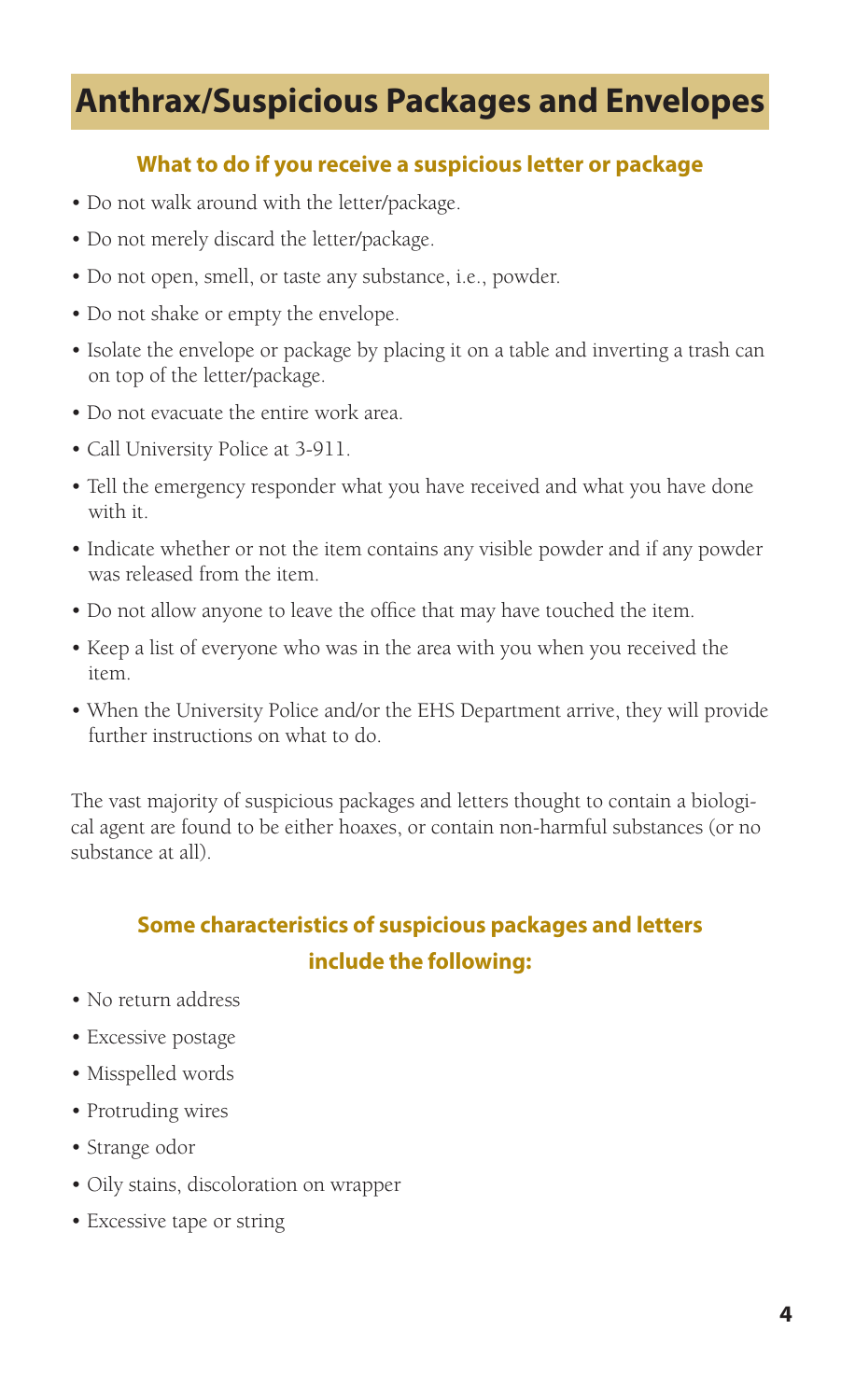#### **If you receive a bomb threat phone call:**

- Use the checklist on the following page to obtain as much information as possible. Give this list to the police when they arrive.
- Call University Police at 3-911 and give them your name, location, and phone number.
- Inform the dispatcher of the situation including any information you may have as to the location of the bomb, time it is set to explode, and the time you received the call.
- Inform your supervisor or department head.
- University Police will determine if the building needs to be evacuated, or other measures need to be taken.

Bomb threats usually occur by telephone. The vast majority of bomb threats turn out to be hoaxes.

#### **If you observe a potential bomb or suspicious object on campus, do the following:**

- Do not handle the object.
- Call University Police at 3-911.
- Do not pull the fire alarm to evacuate the building. Instead, inform your supervisor or department head and spread the word to people in your building. The police, when they arrive, will assist in evacuating the building.
- Leave the building, move a safe distance away (300 feet or more) and remain there until instructed to return to the building.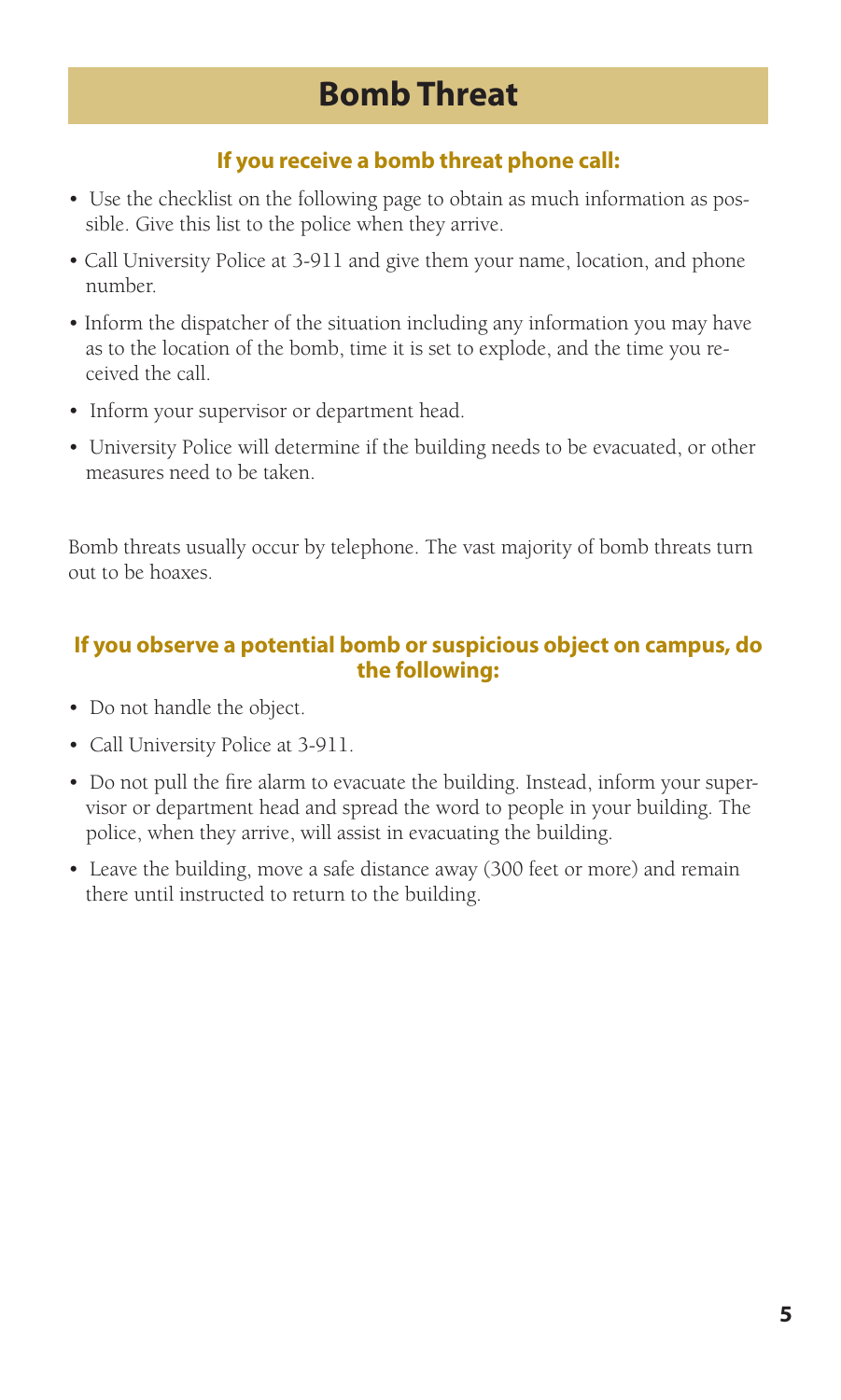### **Bomb Threat Report Form (Check List)**

| Time call received: ______________                       |
|----------------------------------------------------------|
|                                                          |
|                                                          |
|                                                          |
| Young/ Middle Age/Old                                    |
| Male/Female                                              |
| Tone of Voice                                            |
|                                                          |
|                                                          |
| Is voice familiar? Yes /No If so, who did it sound like? |
|                                                          |

#### **Questions to ask:**

When is bomb going to explode?

Where is the bomb right now?

#### **Information for the Police**

| Your name:               |  |  |
|--------------------------|--|--|
| Building/Room: _________ |  |  |
| Department:              |  |  |
| Telephone no.: _         |  |  |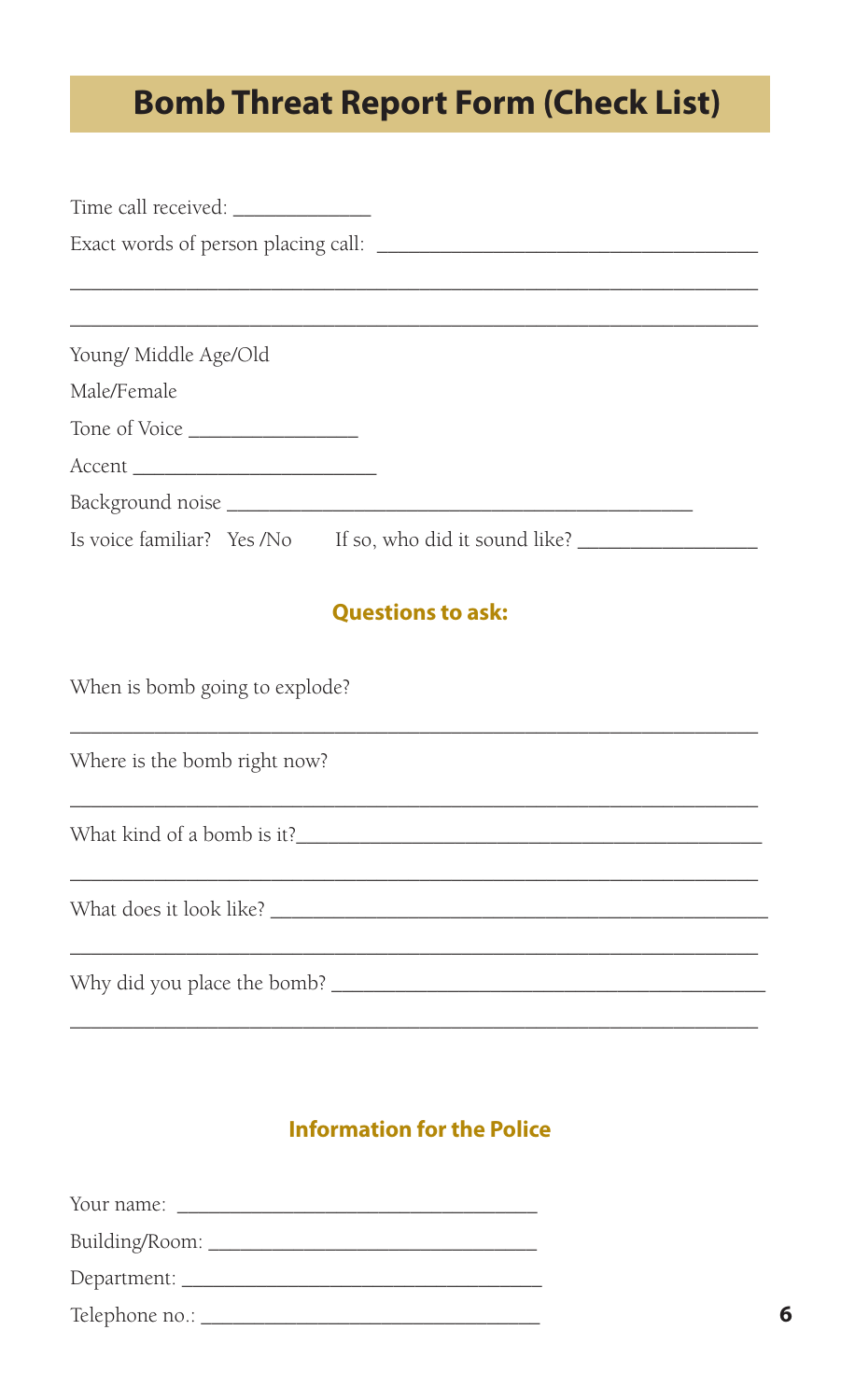### **Building Coordinators**

Building Coordinators are volunteers who help coordinate emergency activities at their buildings.

Each campus building has a primary and back up Building Coordinator. The role of the Building Coordinator is to be the primary source for distributing emergency information to occupants of that building in the event of an emergency, and to work with the Emergency Response Team (ERT) and other emergency responders to share information and coordinate emergency activities. Also, if they chose, the Building Coordinator is the leader in evacuating buildings during emergencies.

The Building Coordinator should pass along emergency information to those at the building who may not have an information source (such as a cell phone, computer, or phone) and did not receive information through the campus Emergency Notification System. The Building Coordinator can also pass along emergency information to building occupants via word of mouth, from emergency responders, if the Campus Emergency Notification System is down due to a power failure.

Each Building Coordinator will have a supply of campus evacuation maps to hand out to the occupants of their building in the event there is a campus evacuation and there are people who do not know how to evacuate the campus. The map indicates common roads leading out of the Millersville Borough area, and the Lancaster County area. This is part of the "Emergency Evacuations – Campus Evacuations" protocol.

During a building evacuation, the Building Coordinator should try to make sure people in the building leave the building quickly and do so via the nearest exit, then move a safe distance away from the building. It is encouraged that each building (department) develop a meeting place, at least 100 feet away from the building, where they can all congregate and conduct a head count for every fire drill or actual evacuation. The Building Coordinator can help lead this evacuation and head count, if they so chose.

Building Coordinators will receive initial and refresher training in how to conduct building evacuations, campus evacuations, and other emergency response techniques, and how to interface with the Emergency Response Team and emergency responders in the event of an emergency at the building.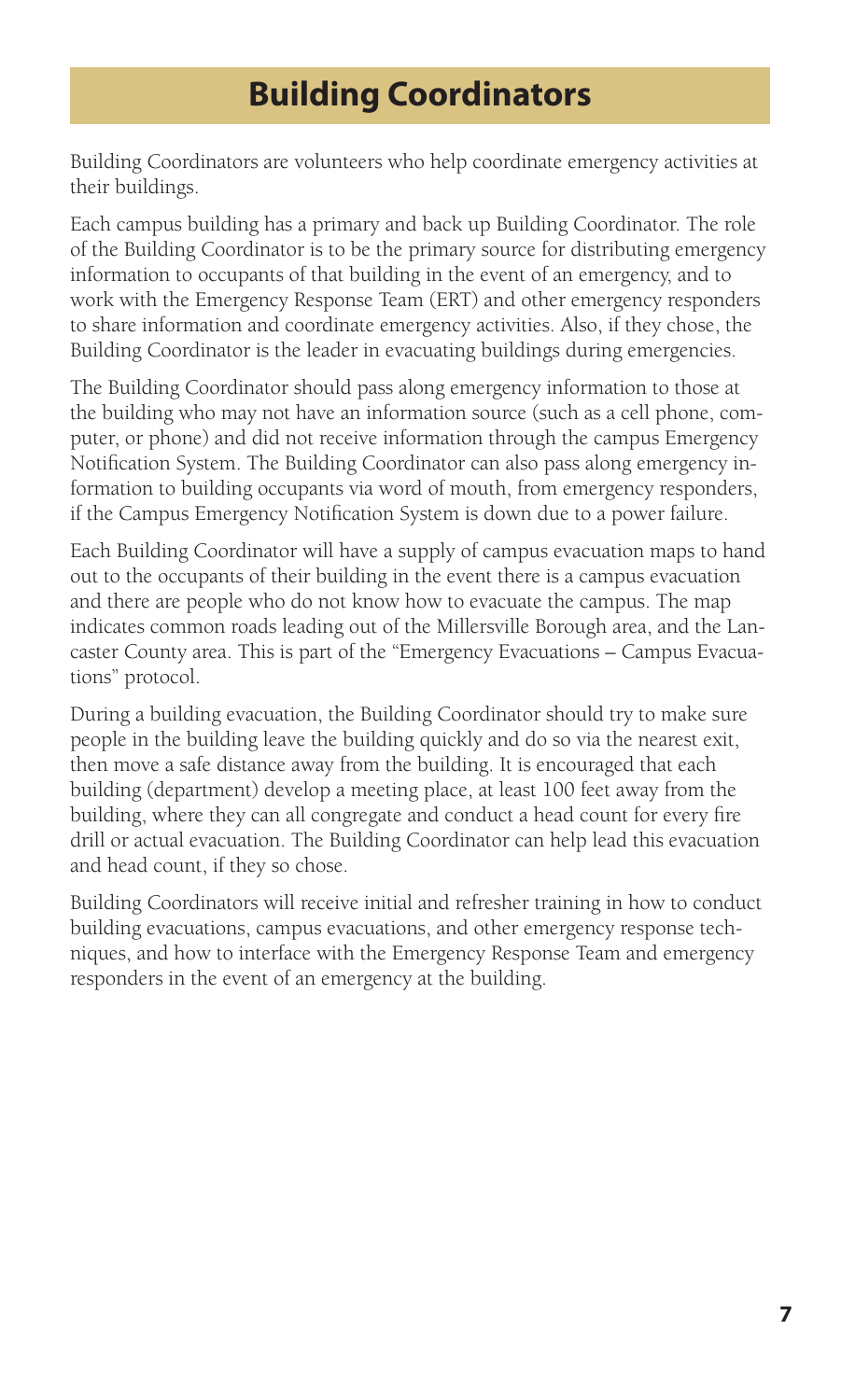### **Chemical or Radiation Spill**

#### **What to do – Chemical Spill**

- Leave the area if the spill cannot be contained or if it presents an immediate threat to life or health.
- Close the room/lab door, keep others from entering the area.
- If it is a small spill; notify others in surrounding rooms/labs. If it is a large spill or a highly hazardous substance; activate the building alarm to evacuate the building.
- Call the University Police at 3-911.
- Provide the dispatcher with as much information as possible (where the spill occurred, the chemical name, the quantity spilled, etc.).
- If you are injured or have become contaminated, inform the dispatcher and remain at the building to await medical assistance and decontamination.
- If there is a fire or if you have spilled a highly flammable material (such as acetone, carbon disulfide, ether, etc.) activate the fire alarm to evacuate the building.
- Remain at the building to provide additional information to the emergency responders when they arrive.

#### **What to do – Radiation Spill**

- Contain and control the spill as much as possible.
- Move a safe distance away from the spill.
- Close the room/lab door, keep others from entering the area.
- Monday Friday, 8 a.m. 4:30 p.m., contact the Radiation Safety Officer (RSO) at 872-3715. On any other day/time call University Police at 3-911. They will contact the RSO.
- Provide the dispatcher with as much information as possible (where the spill occurred, radioactive material spilled, quantity spilled, etc.)
- Remain at the building to provide additional information to the RSO.

#### **Housekeeper, Facility Employee, Police Safety Procedures**

- If it is safe to do so, shut down the building's Heating Ventilation and Air-Conditioning (HVAC) system to prevent the spread of airborne chemicals.
- University staff should not attempt to clean up a hazardous material leak, release, or spill without the proper training and equipment.
- Police officers must take special precautions not to enter unsafe areas as part of search and discovery or rescue efforts.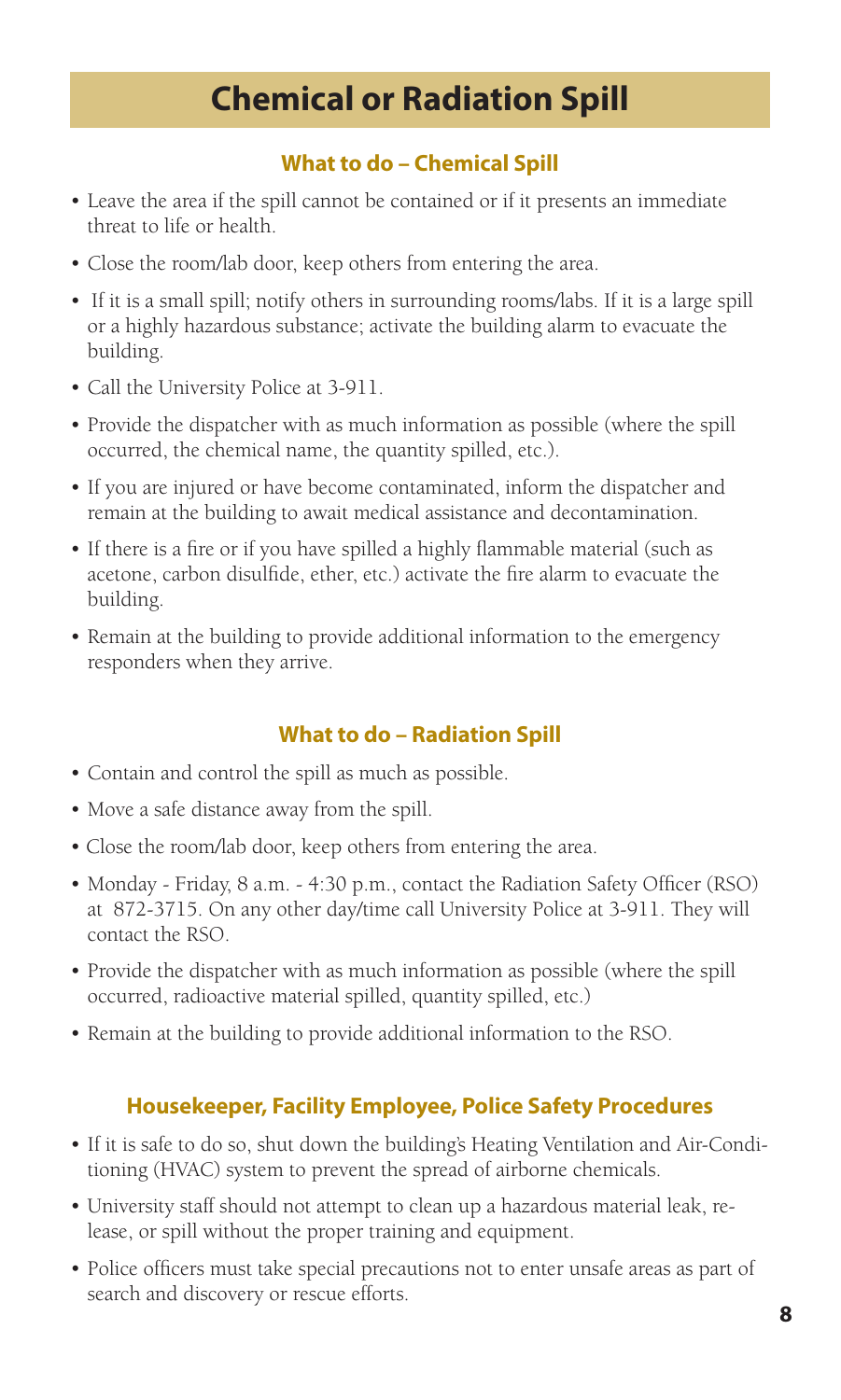### **Communicable Disease (Meningitis, SARS, etc.)**

#### **In the event of an outbreak of a Communicable Disease**

- Stay alert watch for TV or radio announcements, emails, voice mails, and other communications on what measures you should take to help prevent exposure and minimize the spread of the disease.
- Follow the recommendations of the health experts.
- If mass immunizations and/or the dispensing of medications is required, follow directions and guidance to receive immunizations, anti-viral medications, or other medications to help minimize the impact and severity of the disease and limit transmission.
- If ordered follow guidelines for the limitation of travel to foreign countries or other off-campus locations.
- Follow other public health measures that may need to be implemented.

For information on Bird Flu see "Pandemic Flu."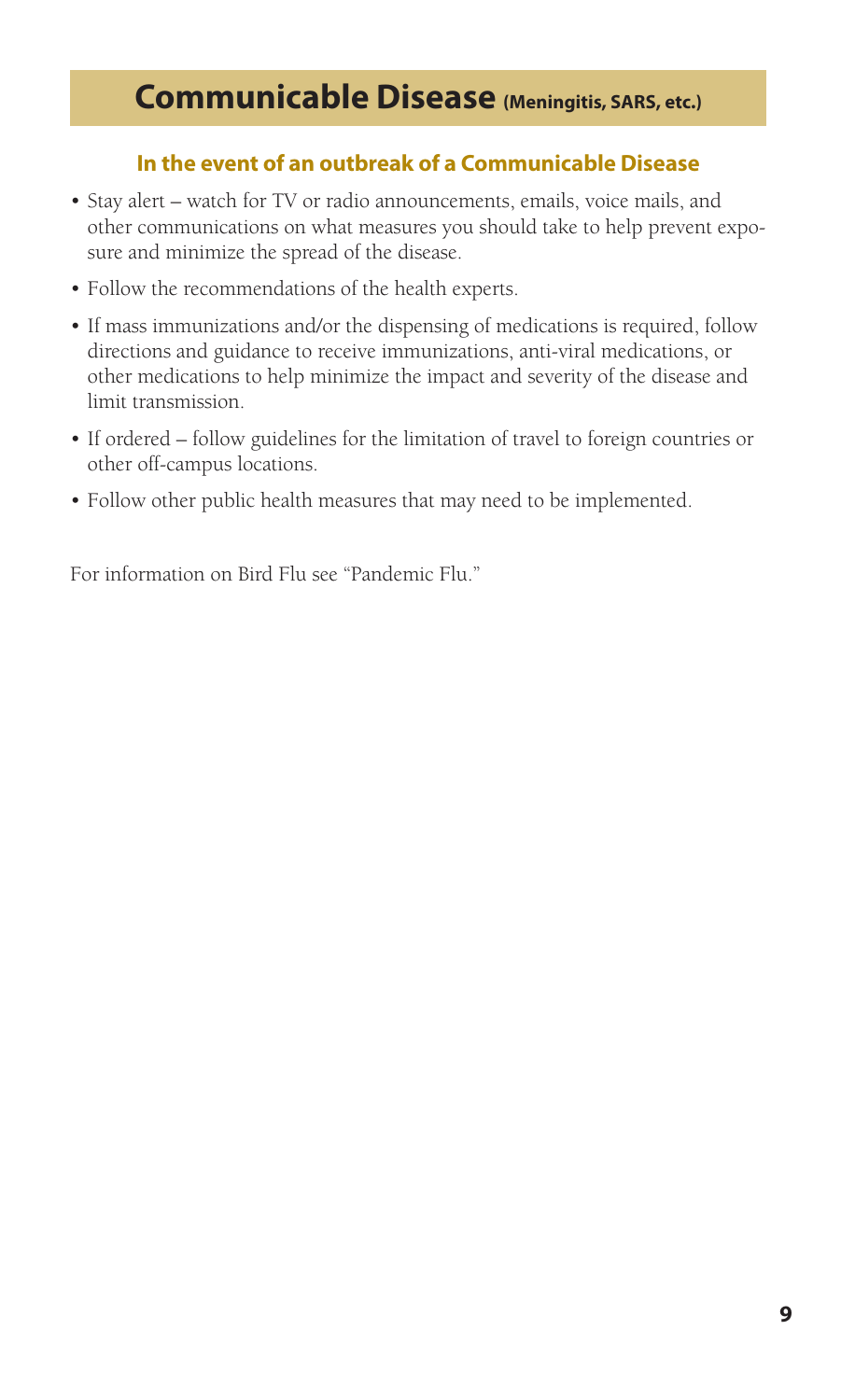### **Evacuation Procedures - Building Evacuations**

- If you see a fire, or other emergency requiring people to leave the building immediately, activate the building alarm.
- Do not delay your exit to look for keys, coats or personal belongings. Seconds count – get out right away.
- When you hear the building alarm, walk quickly to the nearest marked exit.
- Know the location of the nearest fire exit and have an alternate exit pathway identified if your primary exit is blocked by smoke or flame.
- When evacuating rooms, close the door to confine the fire and reduce oxygen; but do not lock the door behind you.
- If possible, assist individuals with disabilities in exiting the building.
- Do not use the elevator.
- Once outside, move a safe distance away from the building (at least 300 feet); do not block emergency responders as they enter the building.
- Do not return to an evacuated building until the all clear sign is provided by the Fire Chief, a Police Officer, the EHS Director, or other official.
- If your building has established a designated assembly point, go there and stay at the assembly point until a head count is taken.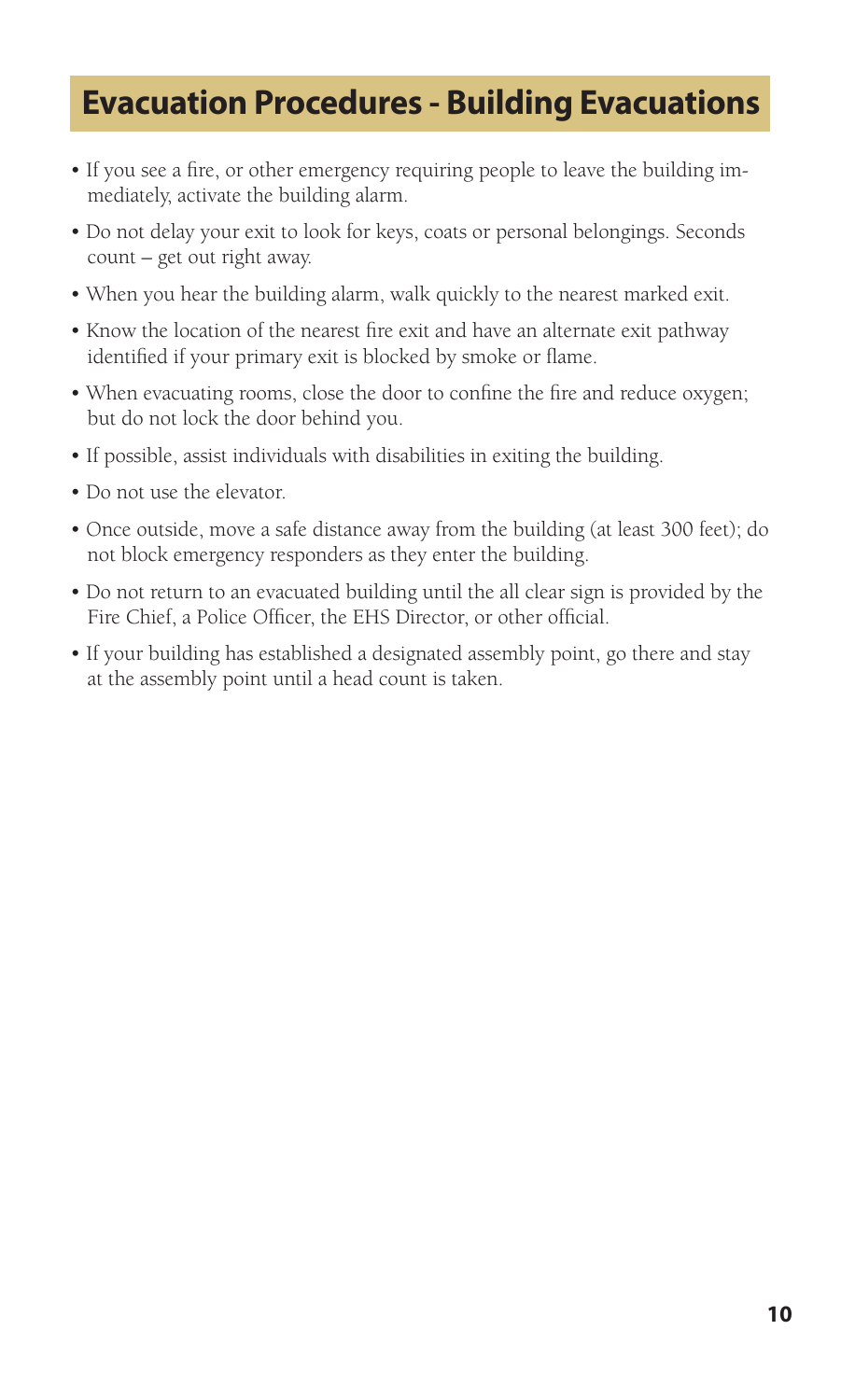### **Evacuation Procedures – Campus Evacuation**

If the entire campus needs to be evacuated do the following:

- Listen for the emergency warning siren.
- Check your cell phone text message, email, voice mail, campus radio and TV, listen for your office phone or with your Building Coordinator for information.
- Return to your resident hall, or the academic/administrative building where you work to await further instructions.
- Follow the instructions to leave the Millersville University and Millersville/Lancaster area or other emergency instructions.
- If an evacuation site is designated, you will be informed. If not, each person should have a predetermined location to go to. Plan ahead with your family, coworkers, and friends to have a meeting place identified outside the Lancaster area.
- If you are unsure how to get out of the Millersville area, use the **Campus Evacuation Map** (located on the following pages).
- In the event of a nuclear power plant incident, use the map to follow the colorcoded evacuation route out of Millersville that will take you away from the Three Mile Island or the Peach Bottom nuclear plants.
- Building Coordinators will have additional evacuation maps to hand out at each building. **A copy of the map can be found in this guide book.** Posters of the evacuation map are also displayed in prominant locations around campus.
- The plan assumes most students and employees will have some means of transportation to evacuate, either on their own, or by riding with a friend or coworker.
- However, if you need transportation, there will be bus pick-up sites located at the Gordinier and Lyle dining hall parking lots.
- There are also four bus pick-up locations in Millersville at Comet Field, St. Phillips Church, John Herr's Market, and Crossgates. These bus pick-up sites are designated on the **Campus Evacuation Map**.

University Police officers and the Emergency Response Team members, as well as other essential personnel, will remain on-campus to coordinate the evacuation with other local and emergency responders.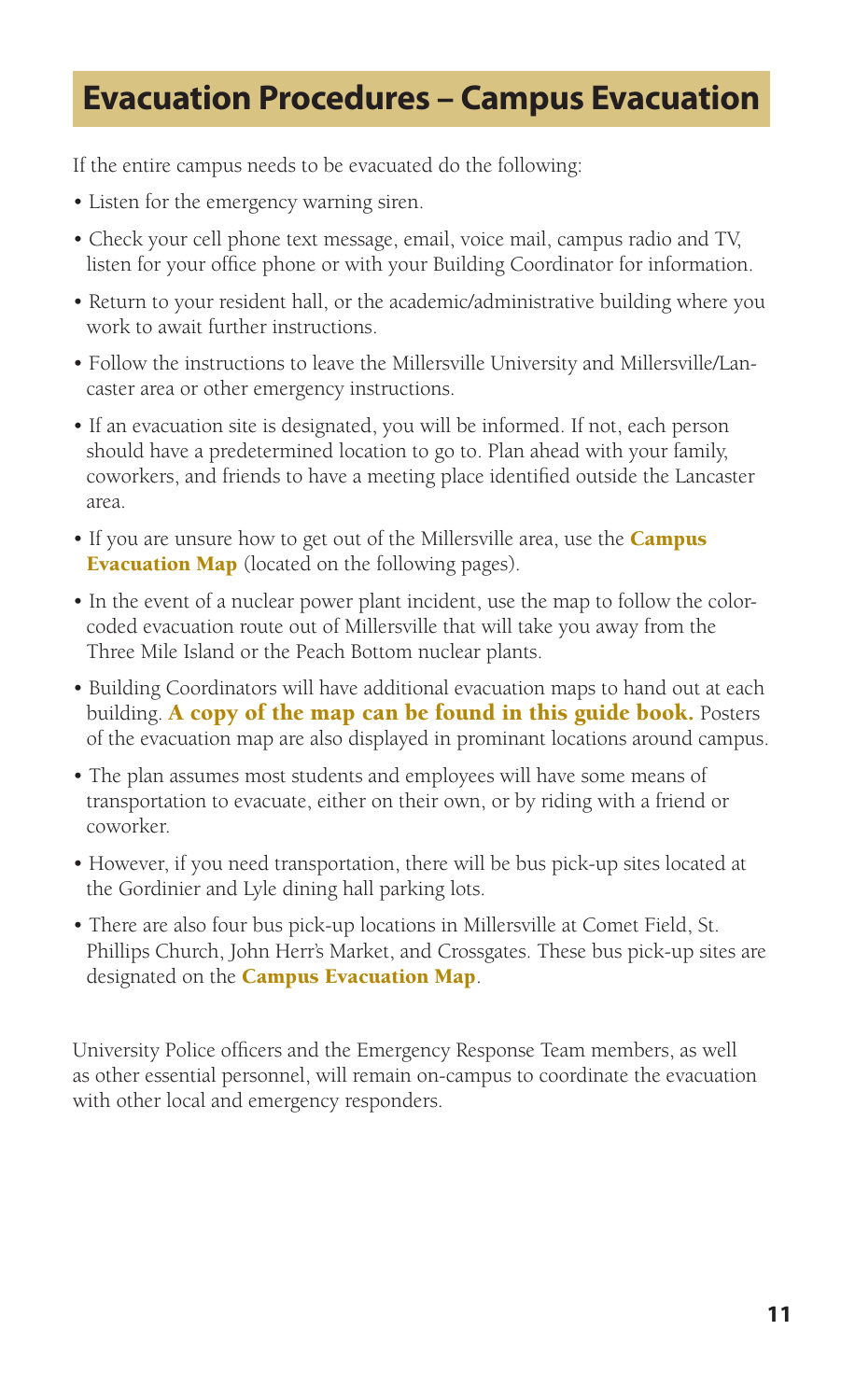### **Campus Evacuation Map – Millersville Borough**

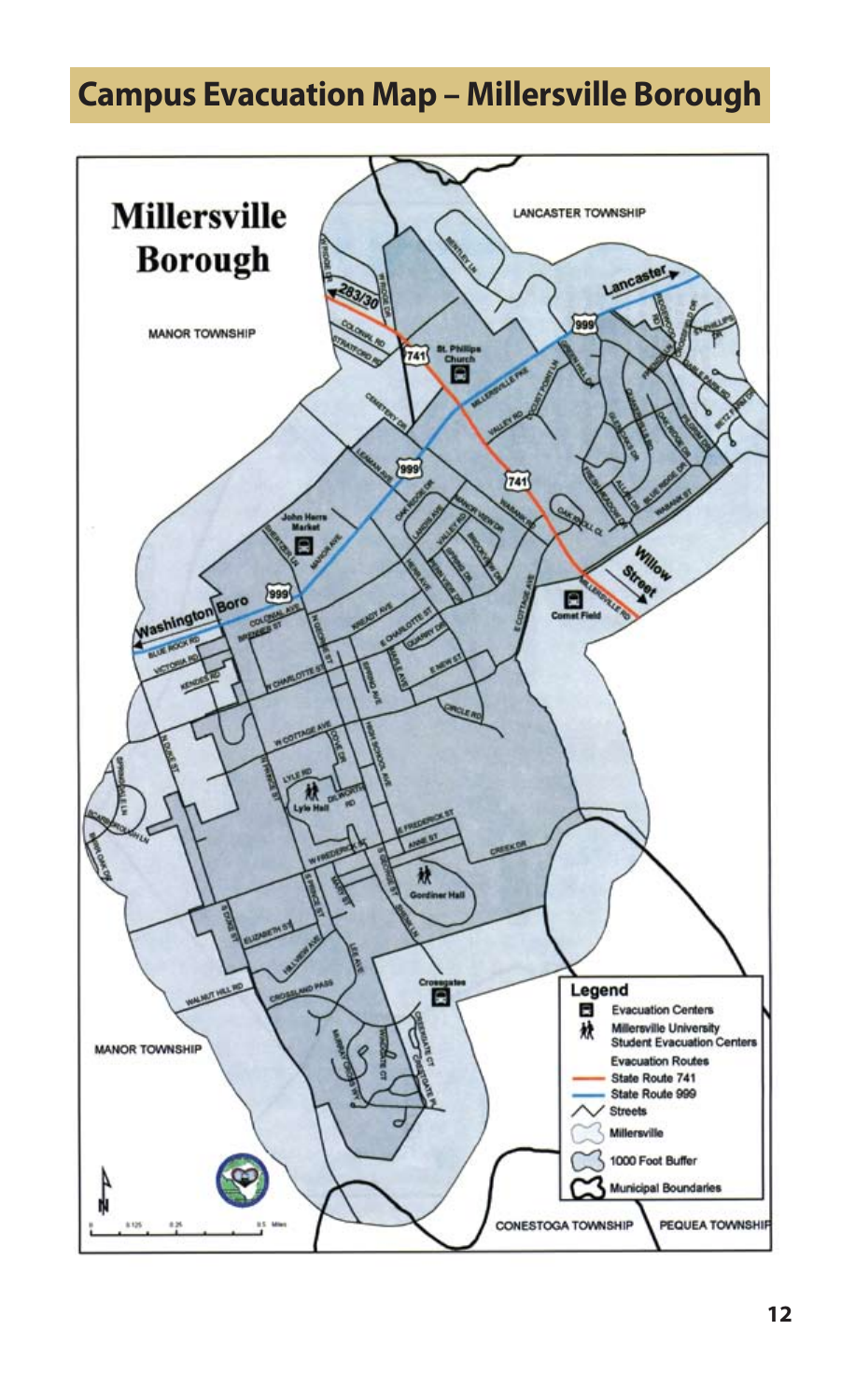### **Campus Evacuation Map – Lancaster County**



MD.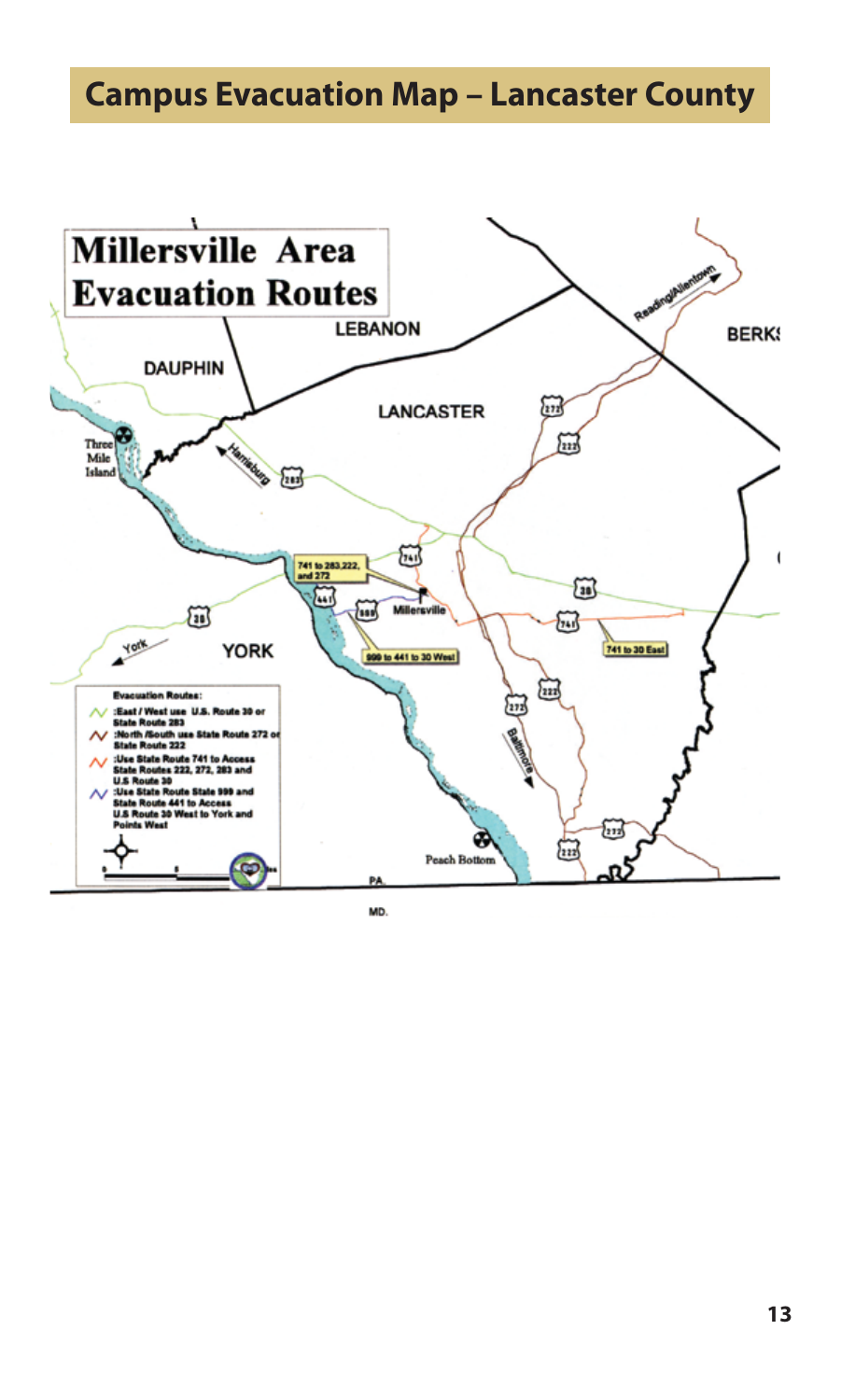### **Emergency Notification System**

As of the date of this Emergency Response Guide, Millersville University is in the process of researching and implementing a series of technologies which will interface and integrate into a campus-wide emergency notification system.

In the event of a campus emergency this emergency notification system will be activated to quickly alert as many campus constituents as possible that an emergency is unfolding somewhere on or near campus, and get critical information to them through a series of technologies such as text messaging, campus email, reverse 911 phone messages (voice messages broadcast through campus phones), etc.

The initiating technology to alert campus constituents that there is an emergency and to check their information source (i.e., text message on their cell phone, personal computer email, listen for a reverse 911 phone message, etc.) will be a siren system.

The siren system is designed to be heard outdoors, everywhere on campus and will also be heard indoors in many of the buildings. However the siren will not be loud enough to be heard inside all campus buildings. Current plans call for retrofitting the buildings with indoor speakers so the siren can be heard inside all of the buildings.

The siren has been designed to sound completely different from the Millersville Borough Volunteer Fire Department siren. Training will be conducted before the emergency notification system is activated. There will be an annual drill so that you will know the tone of the emergency notification siren.

No emergency notification system is 100% perfect and can reach everyone on a campus as large and diverse as ours. The goal is to get the information to as many people as accurately and as quickly as possible so they know what to do in an emergency.

#### **Procedure**

#### If you hear the emergency notification siren, a significant emergency is unfolding, somewhere on or near campus and you need to stop what you are doing and go get the information you need and then act on that information as directed.

Once you hear the siren, you should check what ever information source you are comfortable using, or have closest at hand. The emergency notification system will broadcast to your information source:

- •What the emergency is
- •Where the emergency is located
- •What you should do
- Where to go for additional information

If you do not have access to any of these information sources, chances are you will be close to someone who does (a fellow student or coworker, a Building Coordinator, a campus police officer or other authority figure, etc.) and they can tell you what is taking place and what you should do.

**14** Please remember to assist those with disabilities and share emergency notification information with them if appropriate.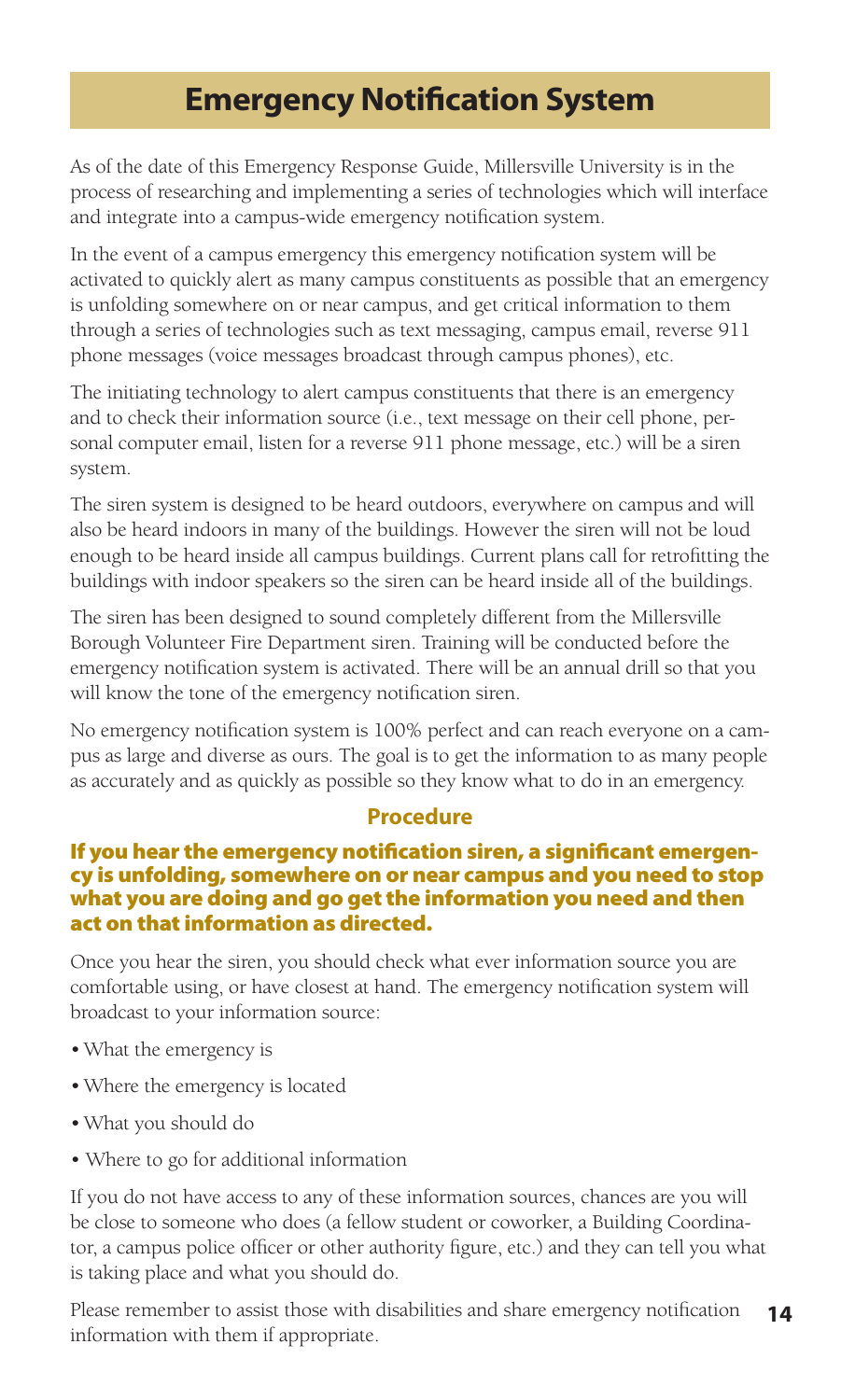### **Evacuation Procedures – Persons with Disabilities**

#### **People who are mobile**

- •Persons who can evacuate with little or no assistance should be directed to the nearest exit.
- People with visual disabilities will hear the sirens warning them that they need to evacuate. Do not assume that a visually impaired individual needs assistance; ask them if they need help finding their way out of the building.
- People with a hearing impairment will see the strobe lights indicating the alarm has activated and they need to evacuate the building.

#### **People who are not mobile or are trapped on upper floors of buildings**

- Persons with significant mobility impairments should be directed to an elevator and they should go to the lowest floor of the building and evacuate.
- However, when the fire alarm activates, the building elevators will disengage. The person should then be directed to a stair tower.
- In the stair tower, evacuation and rescue will be provided by emergency responders such as the Millersville Fire Department.
- If another person can wait with the person who is mobility-impaired, in the stair tower, until rescuers arrive, that is helpful.
- It is imperative that someone communicate to the arriving rescue personnel. The location of all people with disabilities in the building and their exact location.
- Firefighters and emergency personnel will prioritize these areas for rescue operations. In ideal situations, one or more people exit the building and find the emergency responders to communicate this information, while another individual waits with the mobility impaired person in the stair tower.
- If an immediate evacuation is necessary, the person with a mobility disability may not be able to wait for rescue by emergency responders. In this situation, it is best to ask the person with a disability how best to aid them and effect the evacuation. Some persons may need to be carried, while others may need assistance walking. This should always be a last resort when an immediate threat is determined to be present.
- Persons with disabilities, especially mobility disabilities, like all students and employees, need to be familiar with the location of primary and back-up exit pathways, elevators, stair towers, etc.
- Some people with disabilities, especially students, make prior arrangements to have friends come and assist them if they are on the top floors of our buildings, in the event of a fire or emergency. This practice is encouraged.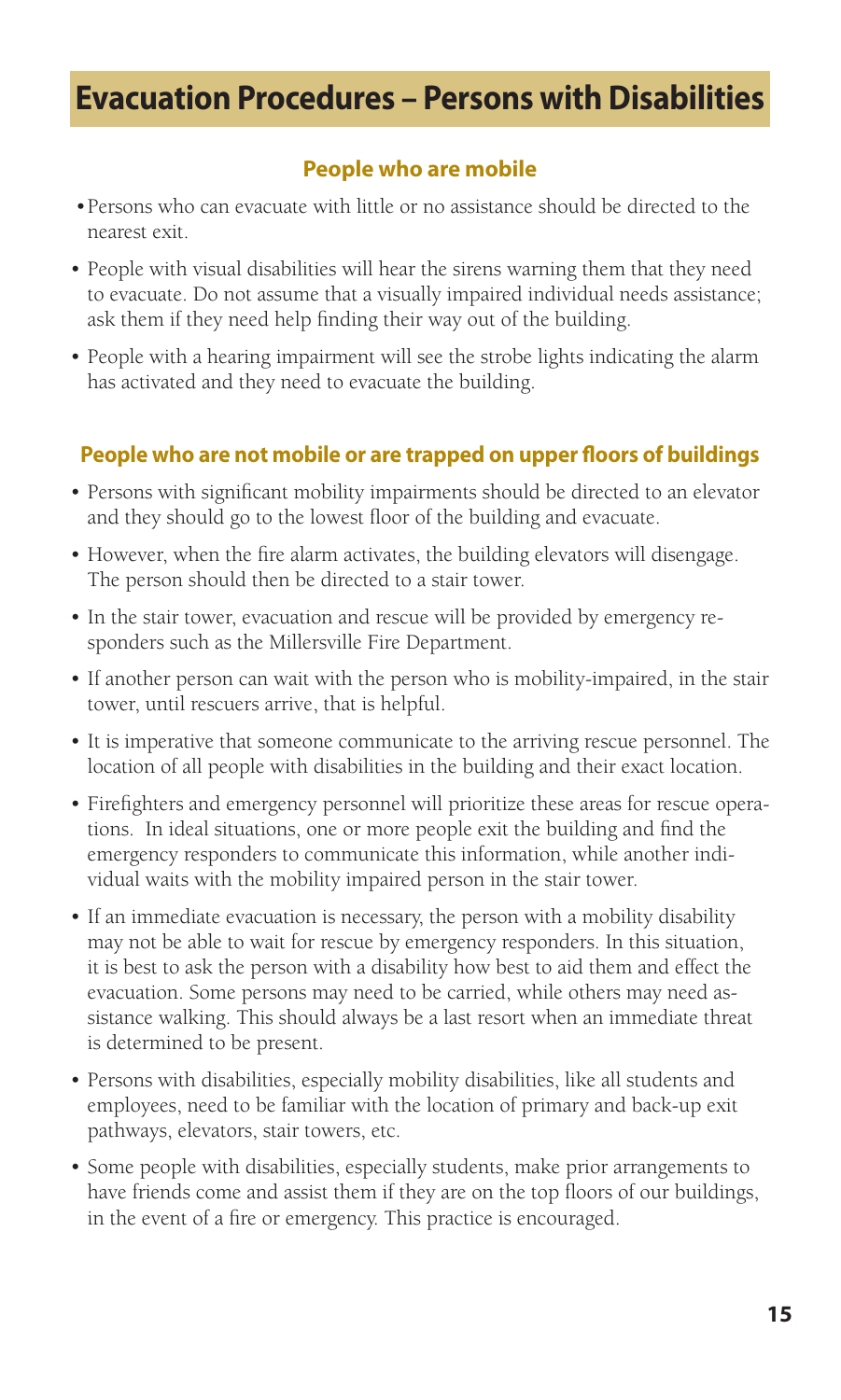### **Explosion, Aircraft Down (Crash) on Campus**

#### **In the event of an explosion or downed aircraft (crash) on campus, take the following action:**

- Immediately take cover under tables, desks or other objects, that will give protection against flying glass or debris.
- After the effects of the explosion and/or fire have subsided and you can do so safely, pull the fire alarm, get out of the building, and from a safe location call 911 or 3-911.
- Give your name and describe the location and nature of the emergency.
- Evacuate the building and move to a safe location (see Building Evacuation Procedures).
- Determine as accurate a head count as possible, once outside.
- Building Coordinators or other parties at the building should stand by to notify emergency response agencies of the situation at the building and the head count.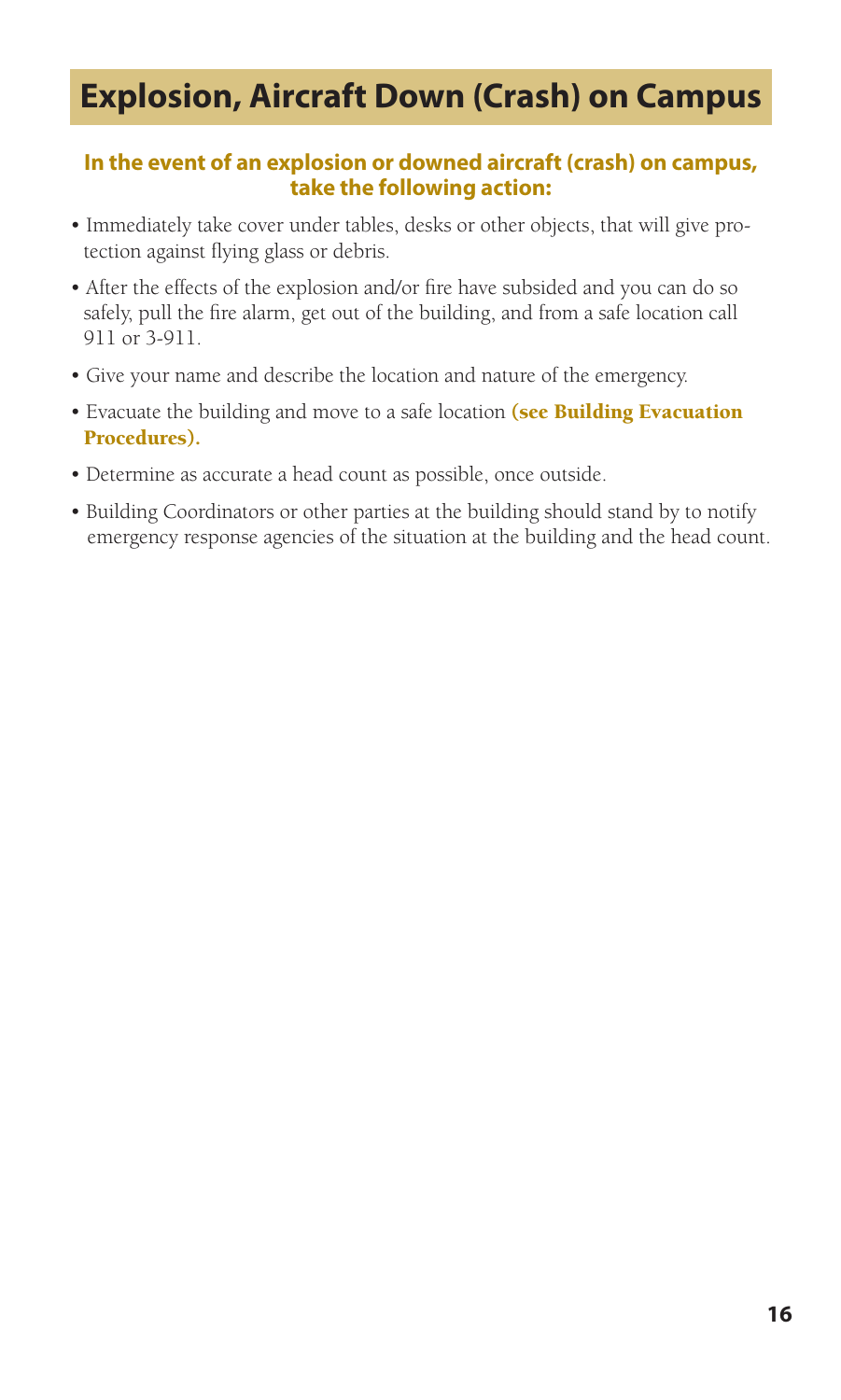### **Fire**

In the event of a fire, activate the building alarm, evacuate the building, and notify emergency personnel by dialing 3-911, or 911.

#### **Fire evacuation procedures**

- If you see a fire or other emergency requiring people to leave the building immediately, activate the building alarm.
- Do not delay your exit to look for keys, coats or personal belongings. Seconds count – get out right away.
- When you hear the building alarm, walk quickly to the nearest marked exit.
- Know the location of the nearest fire exit and have an alternate exit pathway identified if your primary exit is blocked by smoke or flame.
- When evacuating rooms, close the door to confine the fire and reduce oxygen; but do not lock the door behind you.
- If possible, assist individuals with disabilities in exiting the building.
- Do not use the elevator.
- Once outside, move a safe distance away from the building (at least 300 feet); do not block emergency responders as they enter the building.
- Do not return to an evacuated building until the all clear sign is provided by the Fire Chief, a Police Officer, the EHS Director, or other official.
- If your building has established a designated assembly point, go there and stay at the assembly point until a head count is taken.

#### **What to do if you are trapped in a room**

- Feel the door and doorknob. If hot, do not open the door.
- If the door and doorknob are not hot, open the door a crack. If you see large amounts of smoke, close the door. If you feel it is safe, crawl out underneath the smoke to the nearest exit. Stay low to the floor, underneath the smoke.
- If not, stay in the room and place a wet towel or cloth underneath the door to try to stop some of the smoke from entering the room. Stay low to the floor.
- If you become trapped in a building during a fire and a window is available, place an article of clothing (shirt, coat, etc.) outside the window as a marker for rescue crews.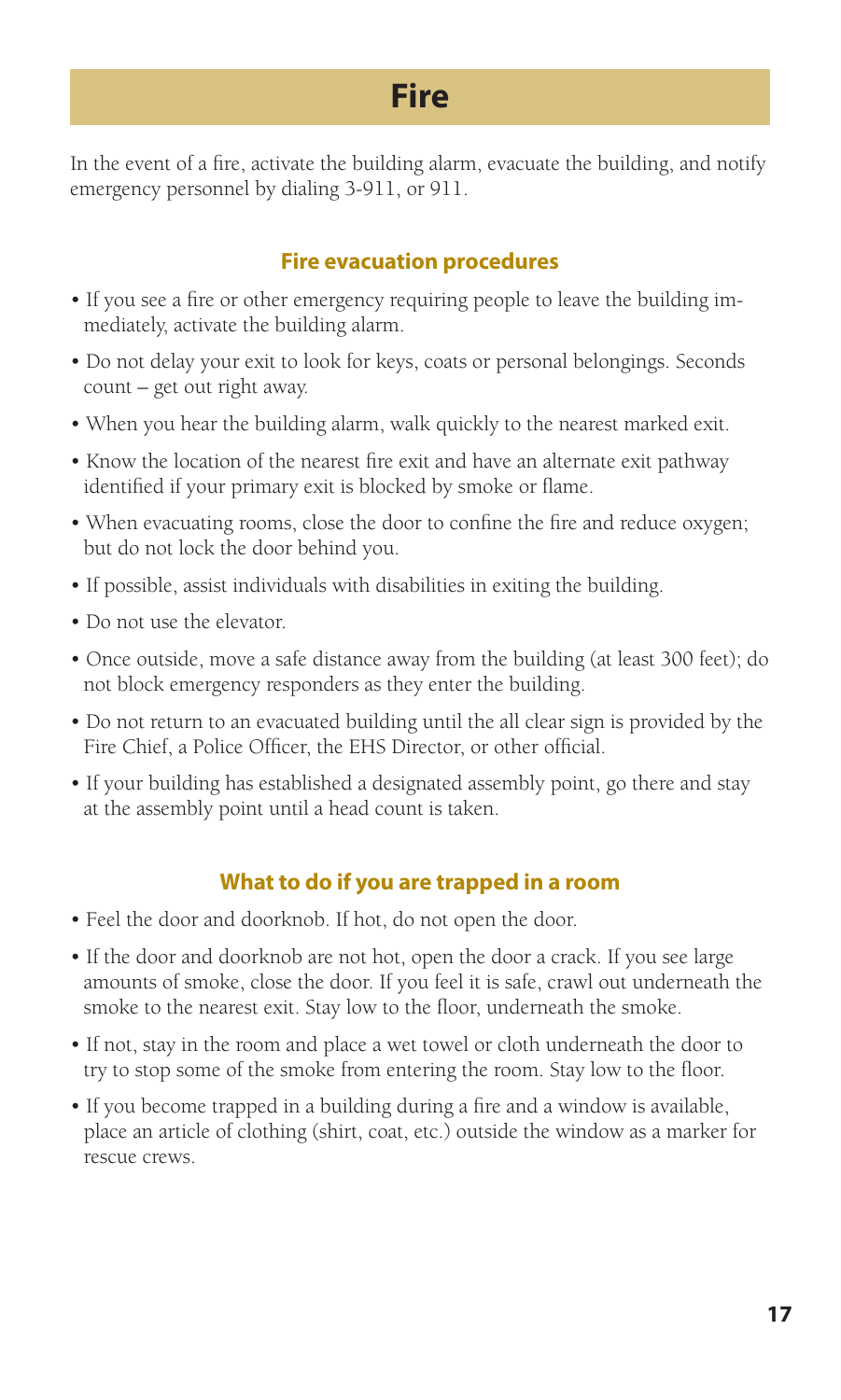### **Medical Emergencies**

#### **The individual who responds to a scene where someone has been seriously injured should:**

- Dial 3-911 or 911.
- Do not attempt to move the person.
- Give your name; describe the nature and severity of the medical problem and the campus location of the victim.
- Follow the instructions provided to you by the professional on the phone.
- Stay with the victim. Enlist help from others.
- Stay on the line to continue to provide information regarding the victim. Don't hang up until told to.
- Render appropriate first aid for which you have been trained.
- Do not unnecessarily expose yourself to hazards including fire, electricity, chemicals, or bodily fluids, while rendering aid.

Examples of serious medical emergencies include, but are not limited to: significant bleeding, amputations, head, neck, or back injuries, heart attack, stroke, heat stroke, seizure, hypothermia, choking, compound fractures, diabetic shock, asthmatic reactions, etc.

#### **The individual who responds to the scene where someone has suffered a minor injury or illness should do the following:**

- If in doubt about the severity of the injury or illness, dial 3-911 or 911.
- Otherwise, if immediate treatment is required, call Health Services (the Witmer Building) at 872-3250.
- The injured person should see their family physician or go to a local hospital for care. Help the person obtain transportation to the Infirmary or their doctor/local hospital, if necessary.

Examples of minor (non life threatening) injury or illness include, but are not limited to: sprains, strains, bruises, minor cuts without excessive bleeding, abrasions, paper cuts, etc.

If the injury is work-related, contact your supervisor or department head and complete the necessary injury forms. Forms must be sent to Human Resources within 24 hours of the injury being reported to the supervisor.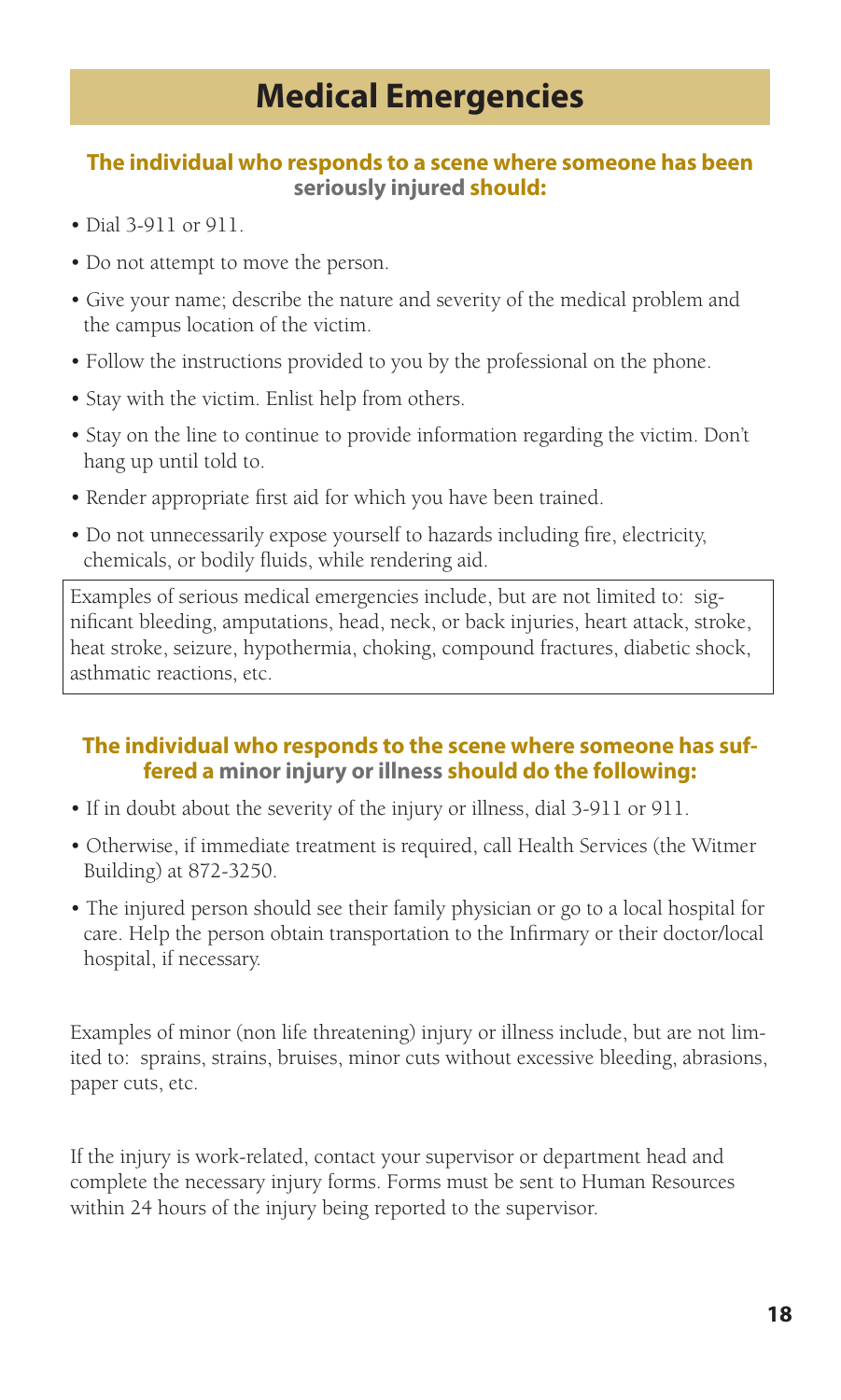### **Natural Disasters**

#### **NOTE: There is a separate procedure for tornado emergencies.**

#### **Blizzard/Snow Emergency**

- In a blizzard, remain in your car for shelter or get indoors if possible.
- Avoid prolonged exposure to cold and wind.
- Wear multiple layers of clothing to avoid exposure and frostbite.
- Avoid travel in blizzard or ice conditions.
- Listen for campus closing announcements on the radio and TV.
- Check Millersville homepage for updates.

#### **Earthquake**

- •Get out of the building or move to an interior building space, preferably a hallway, archway, or other interior space that may provide some shelter from falling debris.
- •Get underneath a sturdy table or desk for shelter.
- Move away from windows and flying glass.

#### **Flood**

- If you are outdoors move to high ground or get indoors and to an upper floor of a building.
- •Do not attempt to cross fast moving water.
- If you are in a motor vehicle do not attempt to cross flooded roads even water several inches deep can pick up and move a car or truck.
- If you are indoors move to the upper floor of the building. Stay out of flooded rooms, basements, areas – watch for electrical hazards.

#### **Hurricane**

• Stay alert for hurricane warnings and follow guidance for protecting yourself from high winds, heavy rains, and flooding. Stay indoors and away from building windows.

#### **Lightning**

- •Watch for weather alerts of approaching severe storms, especially in the summer and early autumn months. Those responsible for outdoor activities must closely monitor weather conditions.
- If you are trapped outdoors in an electrical storm, lay low to the ground, preferably in a culvert or low lying area. Avoid trees. Get indoors if possible.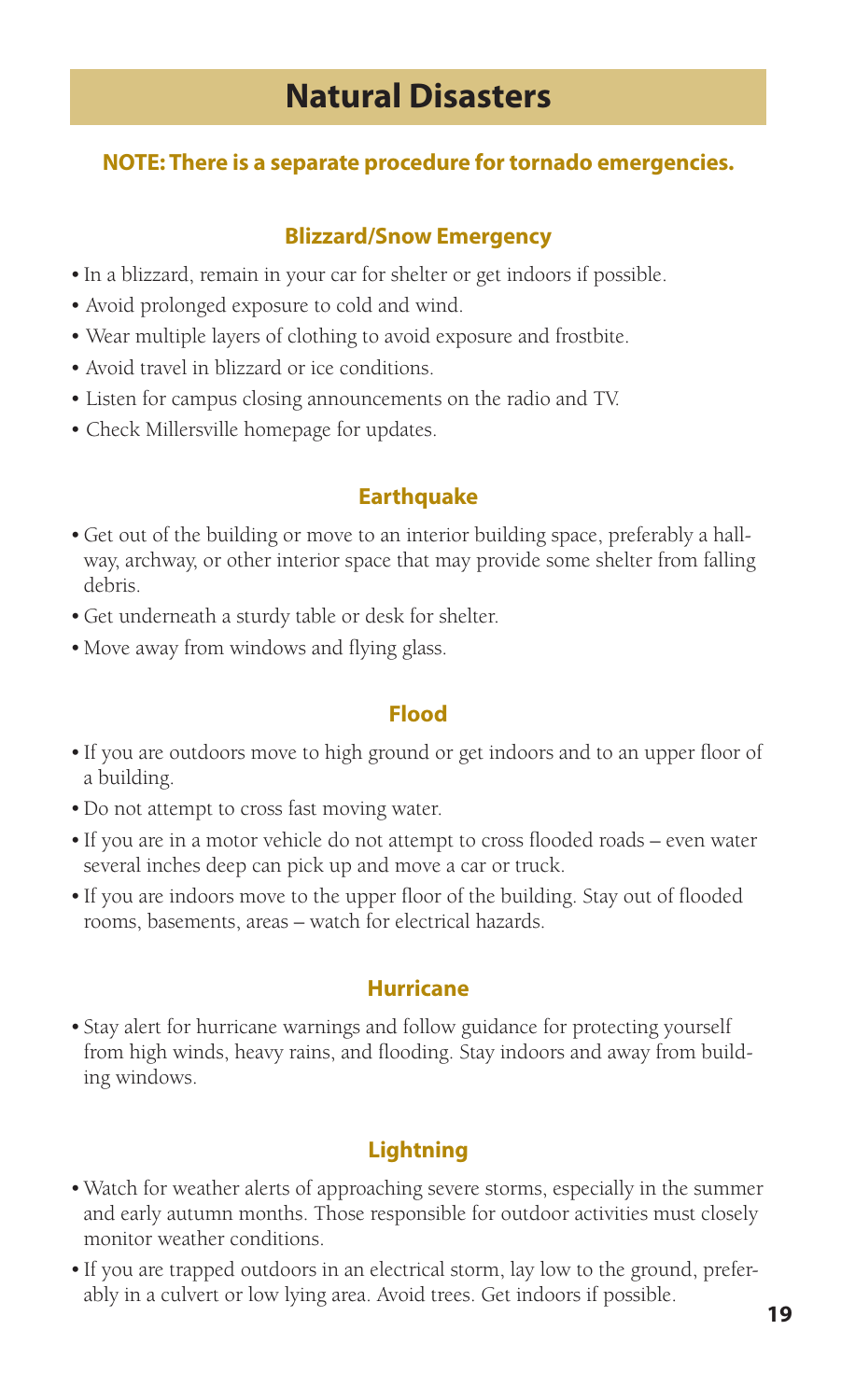### **Nuclear Power Plant Incident**

In the event of an attack on one of the local nuclear power plants, or a leak of radioactive material from the nuclear power plants, do the following:

- Stay alert tune to local radio, TV, the internet, watch campus email, voice mail, TV and radio for guidance as to what to do.
- If it is mandated by federal, state, or local emergency officials, evacuate the campus and Millersville area (see Campus Evacuation and Evacuation Maps).
- Follow the evacuation procedures focus on moving away from the location of the nuclear power plant incident.
- Have a pre-arranged meeting location identified for your friends and family
- If you can not self evacuate from the campus or Millersville area, use the public transportation provided in the MU Evacuation Procedure.
- If emergency officials mandate the distribution of medications (such as potassium iodide pills) watch for information on where to go to receive these medications.
- Watch for public announcements concerning the status of university operations.

Millersville University is located approximately 50 miles from two nuclear power plants. Three Mile Island is located to our north, and Peach Bottom, is to our south.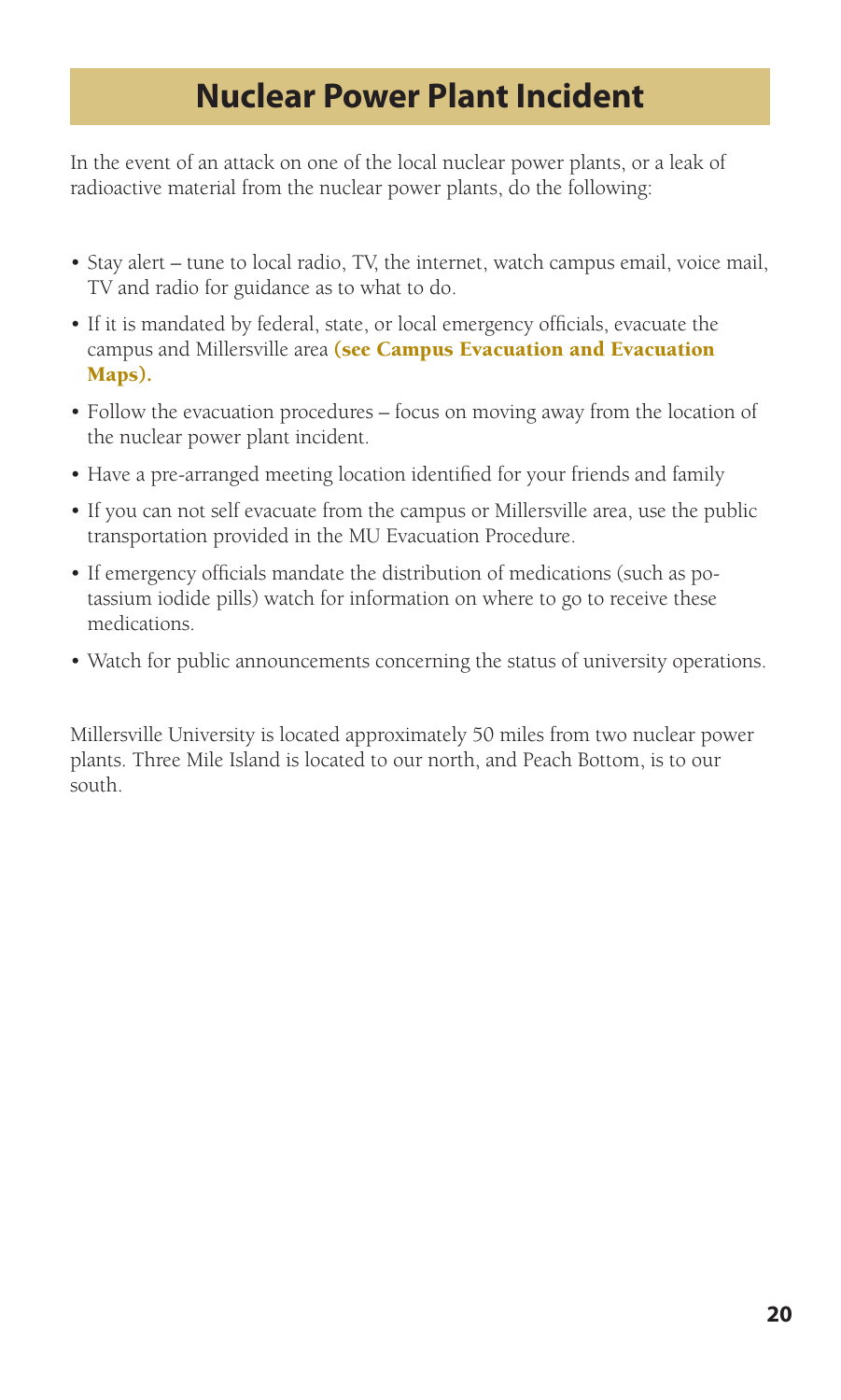### **Pandemic Flu Outbreak (Bird Flu)**

Consistent with the World Health Organization (WHO) Pandemic Response Alert Phases, MU will implement the following actions based on the following response levels:

Pre-Level 1 – No or very limited human-to-human transmission. - The campus will operate as usual but there will be ongoing planning and monitoring.

#### Level 1 – First cases of efficient human-to-human transmission internationally- Campus open, business as usual, enhanced plan-

**ning.** - At Level 1, the incident response team will meet on a regular basis to fine-tune all plans for responding to the impending pandemic. All campus operations will continue as usual but there will be increased communication with health agencies.

**Point of Distribution (POD) Site** - Somewhere between level 1 and Level 2 a POD site may be set up on campus (possibly at the Student Memorial Center or other large campus building) for the distribution of anti-viral medicines and vaccines as coordinated through state and federal health agencies. These medications are designated for MU students and employees. You will be notified where and when to go to the POD site for the medications if a POD site is activated.

#### Level 2 – First verified case in North America AND one or more triggering events. Implement social distancing measures; cancel classes and other scheduled activities; prepare for closing. - At

Level 2, social distancing measures will be implemented, including the cancellation of classes and other scheduled activities. All emergency response units will implement their planned response procedures. Administrative departments, student service units and all academic programs will begin to shut down.

Individuals will be responsible for leaving campus on their own and buses will be available for those who can not self evacuate (see "Evacuation Procedures – Campus Evacuations" for more details).

#### Level 3 - Within 1 – 5 days of declaring Level 2 and depending on national and local conditions, all residence halls will close; most administrative offices and academic buildings will close. - At Level

three, efforts will rapidly proceed to shut down all university residence halls. Services will continue at the student health center health services and the counseling center as needed but will decrease as students leave campus. All administrative and academic support units will be shut down and until the campus reopens.

Level 4 - As soon as practical following Level 3 – Campus closed; all facilities closed except skeletal services at the health center/ health services, or other essential buildings, if needed. The campus will be closed. Only essential employees will be allowed on campus.

#### Recovery Level - Recovery level once pandemic is under control –

Campus to re-open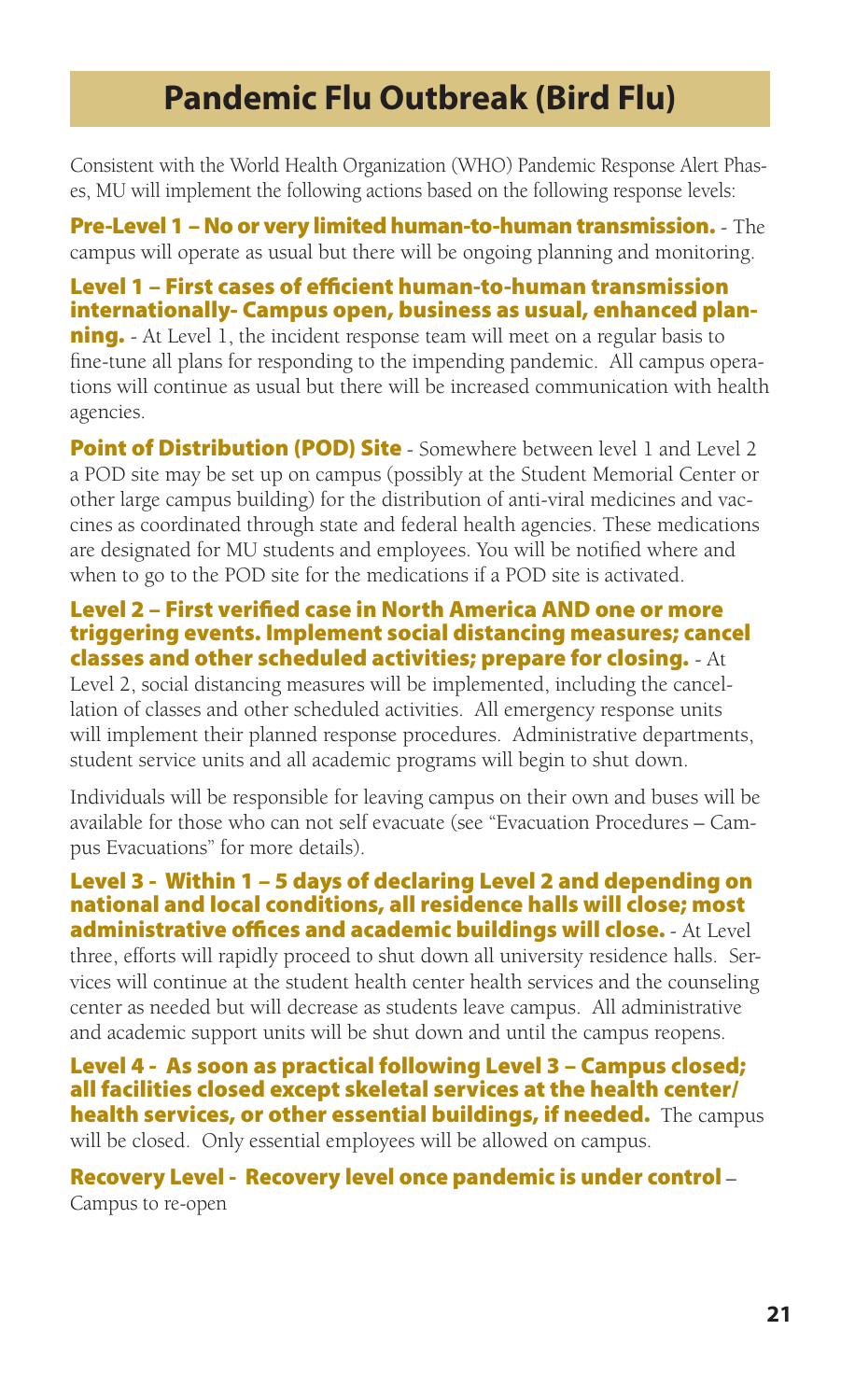#### **If you observe students or employees who you feel may be in need of care due to a psychological crisis**

- Never try to handle a psychological crisis on your own if you feel the situation is dangerous.
- Notify the University Police Department of the situation, dial (3-911) or contact the Millersville University Center for Counseling and Human Development (ext. 3122), Health Services at Witmer Building (872-3250) Lancaster Crisis Intervention (394-2631 or 1-800-SUICIDE.)
- Clearly state that you need immediate assistance; give your name, your location and the area involved. Describe what is taking place and any information that may be helpful. Remain on the line with the dispatcher until you are instructed to hang up. Follow the dispatcher's instructions.
- If you feel you are threatened or in danger, contact the police from a safe location. Emergency call boxes are located on campus for this purpose, or use a cell phone or a campus phone in a safe location.
- If necessary, the campus police will contact the University Counseling Center or other mental health care professionals for assistance.

**Definition: A psychological crisis exists when an individual is threatening harm to himself/herself or to others, or is out of touch with reality due to severe drug reactions or a psychotic break. A psychotic break may be manifested by hallucinations, uncontrollable behavior, or the person could be a hospital walkaway. Examples may include students with serious psychological problems, such as severe emotional or psychotic episodes, abuse of drugs and alcohol, and/or attempted suicide.**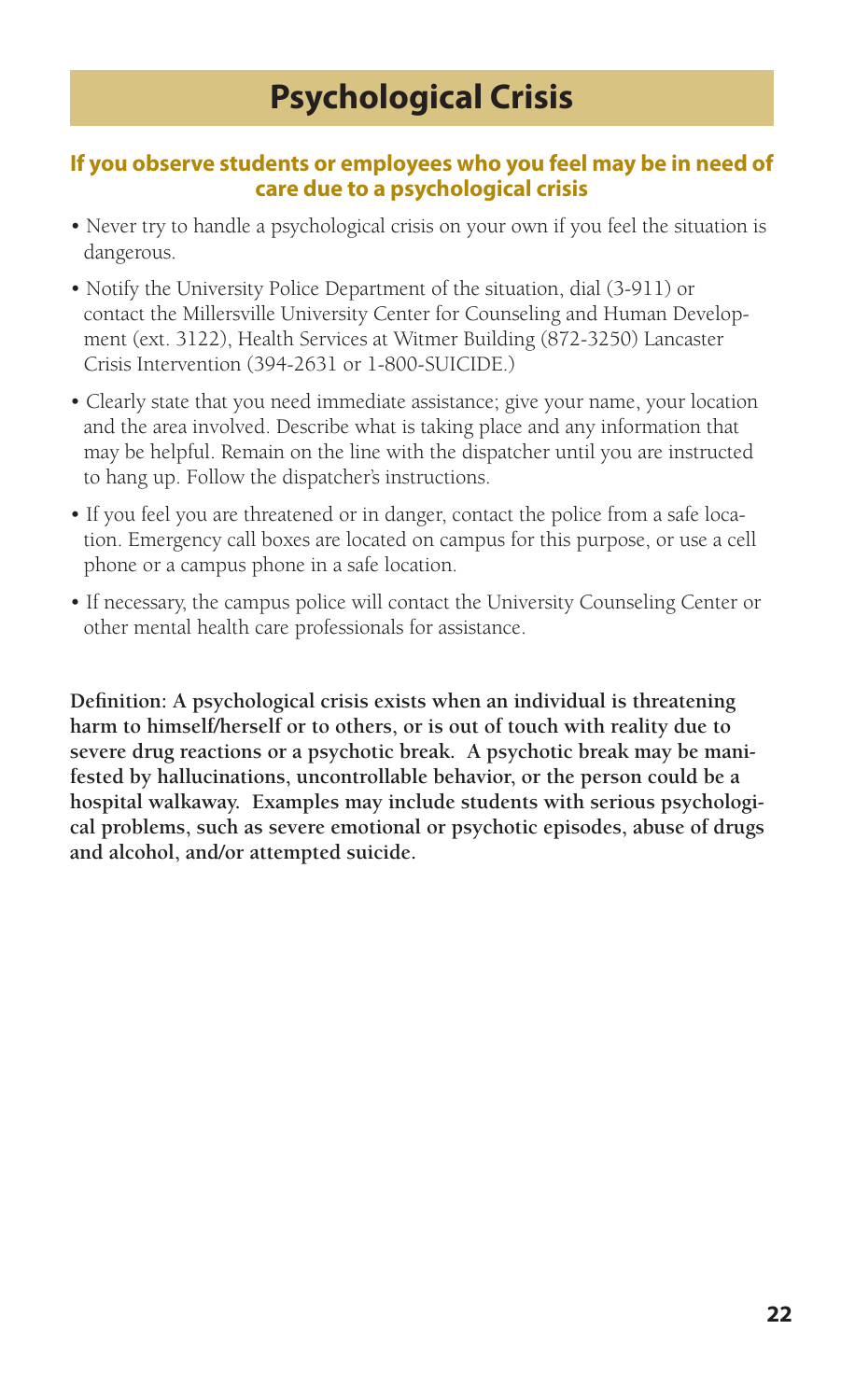### **Search & Rescue (Building Collapse)**

#### **If you see a building that has collapsed and people are trapped inside:**

- Dial 3-911 or 911. Tell the dispatcher that there has been a structural (building) collapse and assistance is needed immediately. Stay on the line to provide as much information as possible.
- Assist others in moving people as far away from the building as possible.
- Help to treat the injured if you have the appropriate level of training and experience. If not, stay with the victim to provide comfort and wait for medical professionals to arrive.
- Do not try to enter the building to rescue others.
- Stay at the scene to provide emergency responders with as much information about the emergency as possible.
- Emergency responders will coordinate search and rescue efforts with the Millersville Fire Department team and other responding agencies.
- Facilities will provide any necessary equipment and manpower to aid in the rescue and extraction efforts, under the coordination and guidance of the Millersville Fire Department Collapse and Rescue team.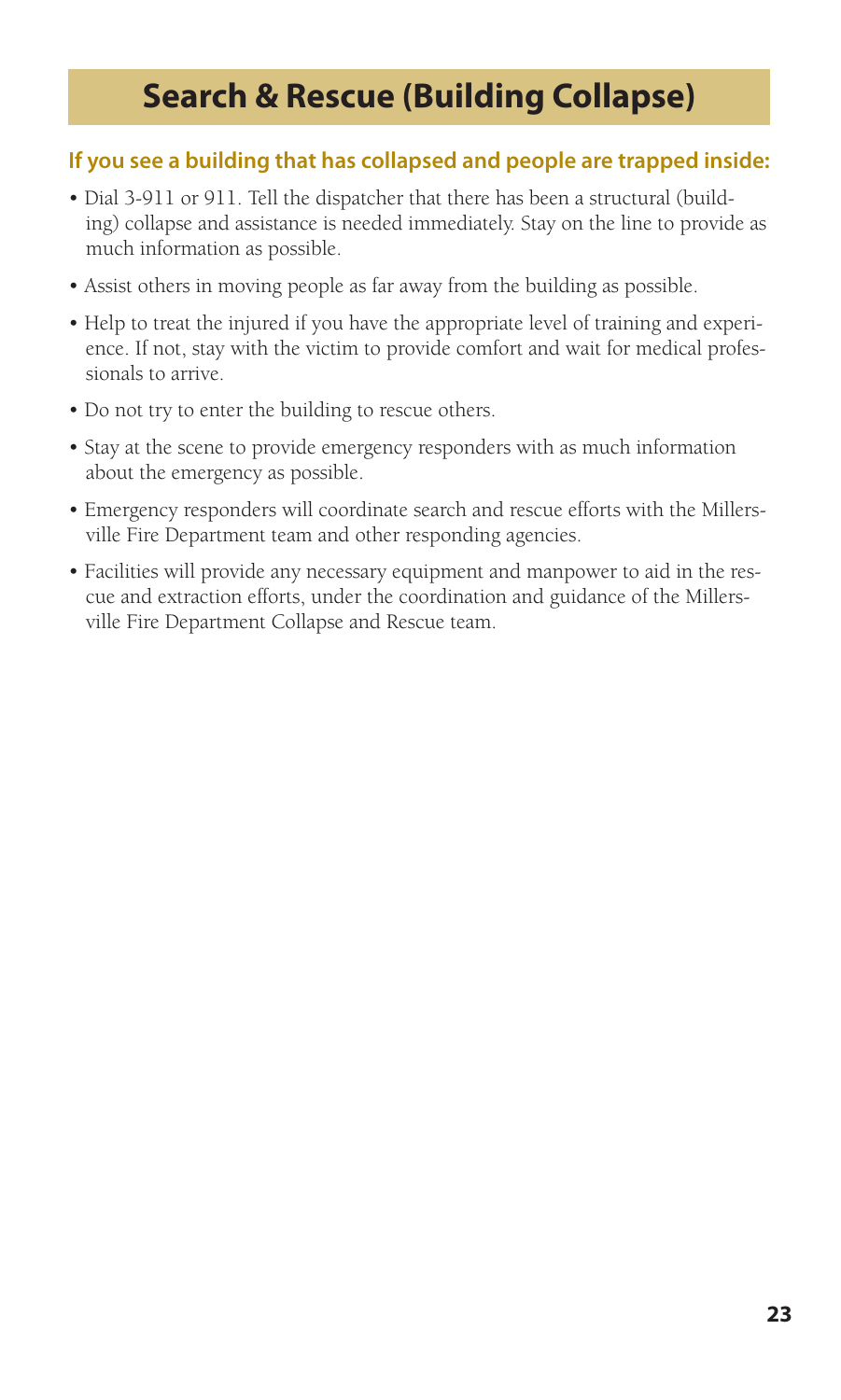#### **If your building needs to be evacuated and you need to move to another building:**

- Follow the directions provided by the University Police, Emergency Response Team member, Building Coordinator, fire department officials, or other emergency official.
- Move quickly in a safe and orderly fashion to the evacuation shelter.
- Remain at the shelter until you are told you may return to your building, or that you may leave.

#### **Evacuation to a facility located on campus**

If a campus building needs to be evacuated, temporary shelter can be obtained at the following on-campus buildings:

| <b>Building and Area</b>     | <b>Shelter Capacity</b> |
|------------------------------|-------------------------|
| Pucillo Gymnasium            | 873                     |
| Brooks Gymnasium             | 630                     |
| SMC Gymnasium (Fitness Area) | 764                     |
| SMC Multipurpose Room        | 577                     |
| Burrowes Recreation Room     | 230                     |
| Lenhardt Recreation Room     | 230                     |

Or, if these evacuation shelters are not available, or already used, Millersville University has agreements with the Penn Manor School District and Millersville Borough to use other off-campus sites for temporary shelters. On campus shelters will be used first.

Campus Police officers, the Emergency Coordinator, members of the Emergency Response Team, or the Building Coordinator, will announce that the building is being evacuated and where to go for temporary shelter. All persons (students and staff) are to immediately evacuate the area in question and relocate to the temporary shelter as directed.

If possible, ahead of the evacuation, food, water, cots, internet access, and other amenities will be set up before the evacuees arrive. If not, these services and supplies will be brought to the shelter.

University Police will provide security for the evacuees at the temporary shelter location. Only authorized people may enter the temporary shelter.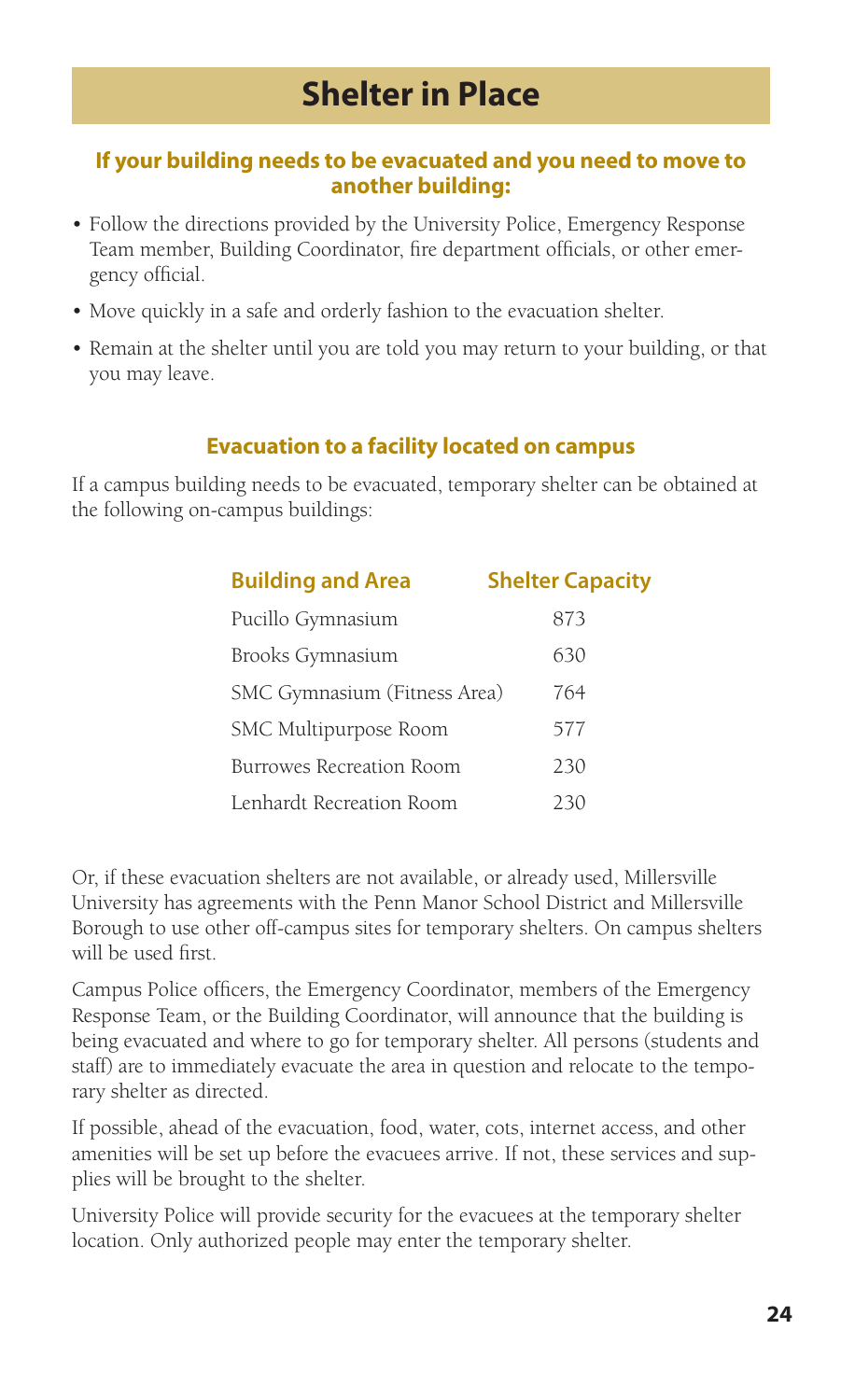### **Terrorism**

#### **In the event of a terrorist attack**

- Stay alert look to your campus voice mail, email, campus radio, TV, public radio or TV, the internet, the Millerville homepage or other means of communication for directives on what to do.
- Follow the directives that are provided as quickly and as safely as you can.
- Be prepared: have a supply of necessary emergency materials on hand as recommended by the Department of Homeland Security.
- Make a plan: know where you will go if you have to leave the area and where you will meet your family and friends.
- Stay informed. Know more about the potential emergencies that could happen where you live and the appropriate way to respond to them. Know about the emergency plans in your area and how they work.
- For more information visit www.ready.gov.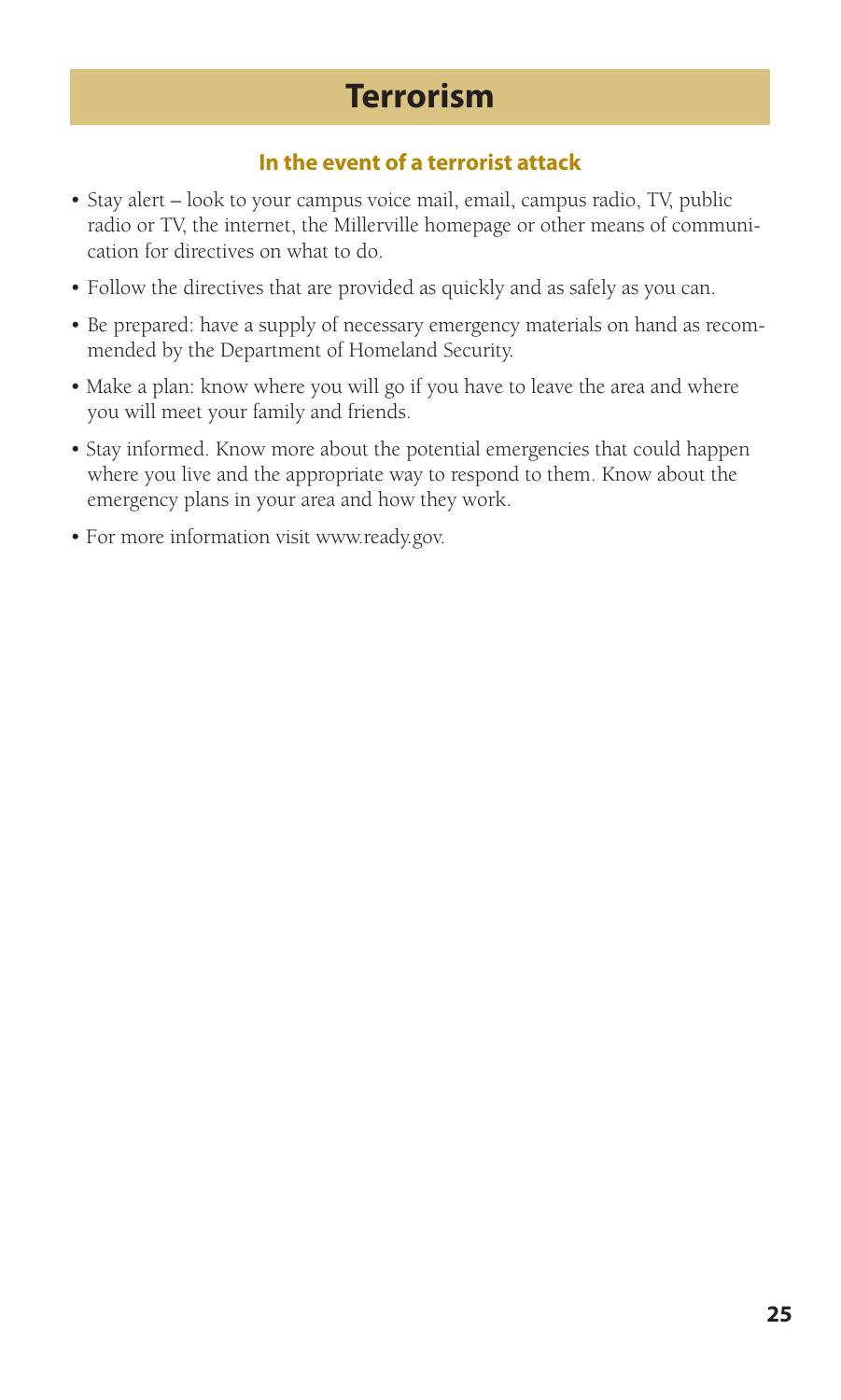### **Tornado**

- Because there is so little advance notice, quick decision making and fast actions are needed to get to an interior building location on the lowest floor of the building you are in.
- All students and employees should remain indoors, away from windows and doors, and move into the center of the building, on the lowest possible floor, preferably in a hallway or small interior room.
- Stay away from exterior walls and windows. Basements are preferred for shelter, and are an option in residence halls but not academic and administration buildings. Academic and administration building residents should go to the first floor hallway for their shelter area.
- If possible, move out of gymnasiums, auditoriums, multipurpose rooms and other areas with large, free-span areas and non-supported ceilings.
- If you are outdoors and see an approaching storm/tornado, get indoors immediately. Do not get into a car or try to outrun a tornado. Your safest location is indoors.
- If you are caught outside, seek out a ditch, a culvert, or other low-lying depression in the ground and lie flat, shielding your head with your arms.
- University Police and the Emergency Response Team will attempt to contact students and employees in residence halls, and academic and administration buildings, via phone, email, public address (PA) system or in person using Building Coordinators.
- Be aware, there is typically less than 10 minutes of advance notice before a tornado strikes. The first indication you may have of an approaching tornado may be a weather alert on the internet, radio, TV, or weather radio, not a communication from the police or the ERT or Building Coordinator.

Though very rare for the Millersville/Lancaster area, tornados can occur, especially in the months of June – September.

**A Tornado Watch** is the forecast of the possibility of a tornado in a large area (150-200 miles). Normal activities should continue but closely monitor weather radio, internet, TV.

**A Tornado Warning** means that a tornado has been detected and could be approaching.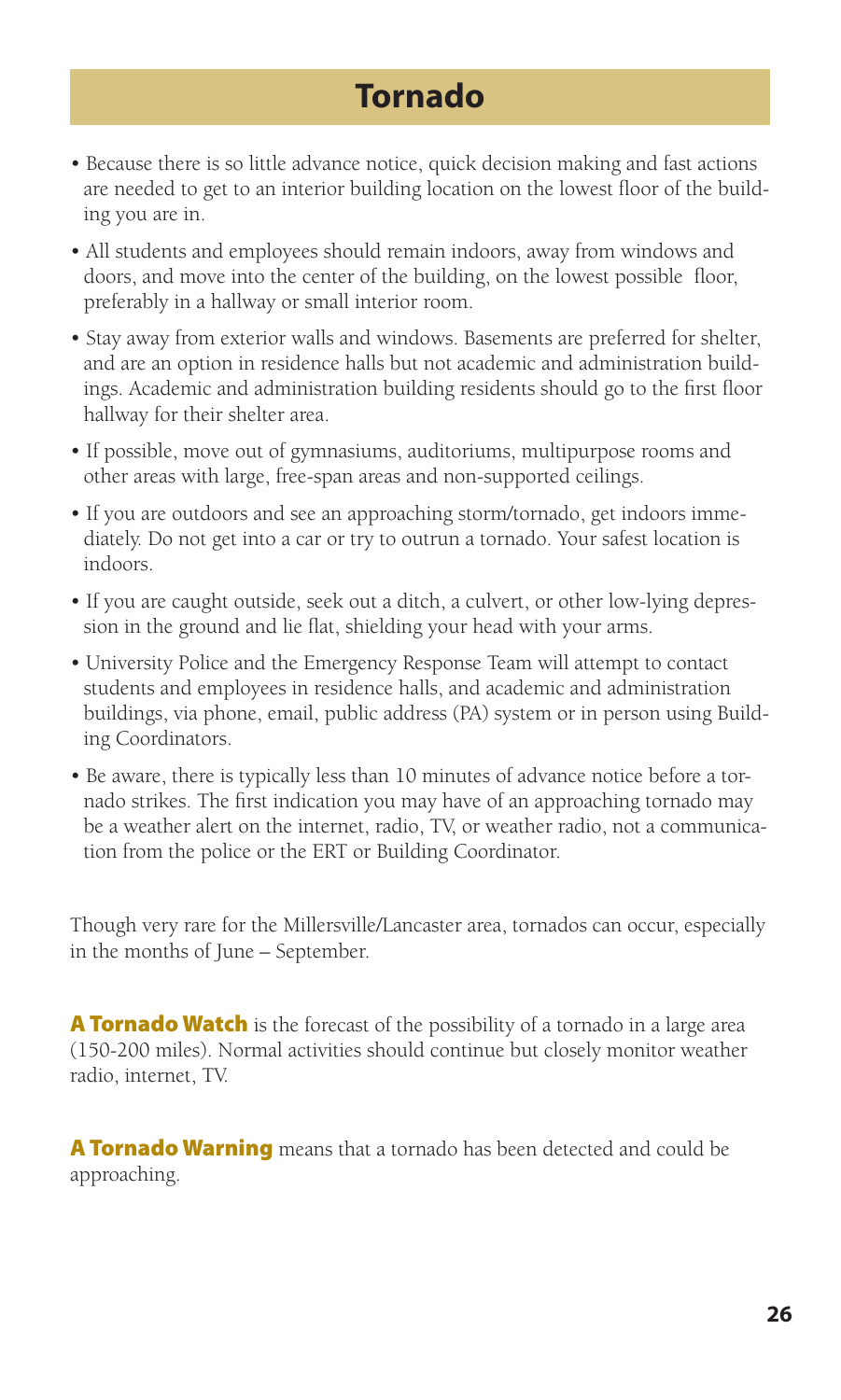### **Utility Failure**

#### **Use the following procedures to respond to specific utility failures**

#### **Electrical/Light Failure**

• All buildings are equipped with emergency generators to provide emergency lighting to hallways and areas of public egress so that you can find your way out of a dark building. Call 3-911.

#### **Elevator Failure:**

- If you are trapped in the elevator, use the emergency phone or a cell phone to notify University Police at 3-911.
- If the elevator does not have an emergency phone, turn on the emergency alarm (located on the front panel), which will signal for help.

#### **Plumbing Failure/Flooding:**

• Call 3-911. To avoid electrical hazard, do not enter a flooded area.

#### **Gas Leak:**

• Cease all operations and evacuate building. Do not activate electrical equipment and extinguish any open flames. From a safe location call 3-911.

#### **Ventilation Problem**

• If you see smoke coming from the ventilation system, call 3-911.

#### **General**

- For non-emergency utility problems during regular working hours (8 a.m. through 4:30 p.m., Monday through Friday), immediately notify Facilities Management at 872-3275 or 872-3282.
- If the utility failure occurs after regular working hours, call 3-911.
- In the event of a utility failure that jeopardizes the health and safety of building occupants (example – a natural gas leak), it may be necessary to evacuate the building. Follow the **Building Evacuation** procedures in this guide.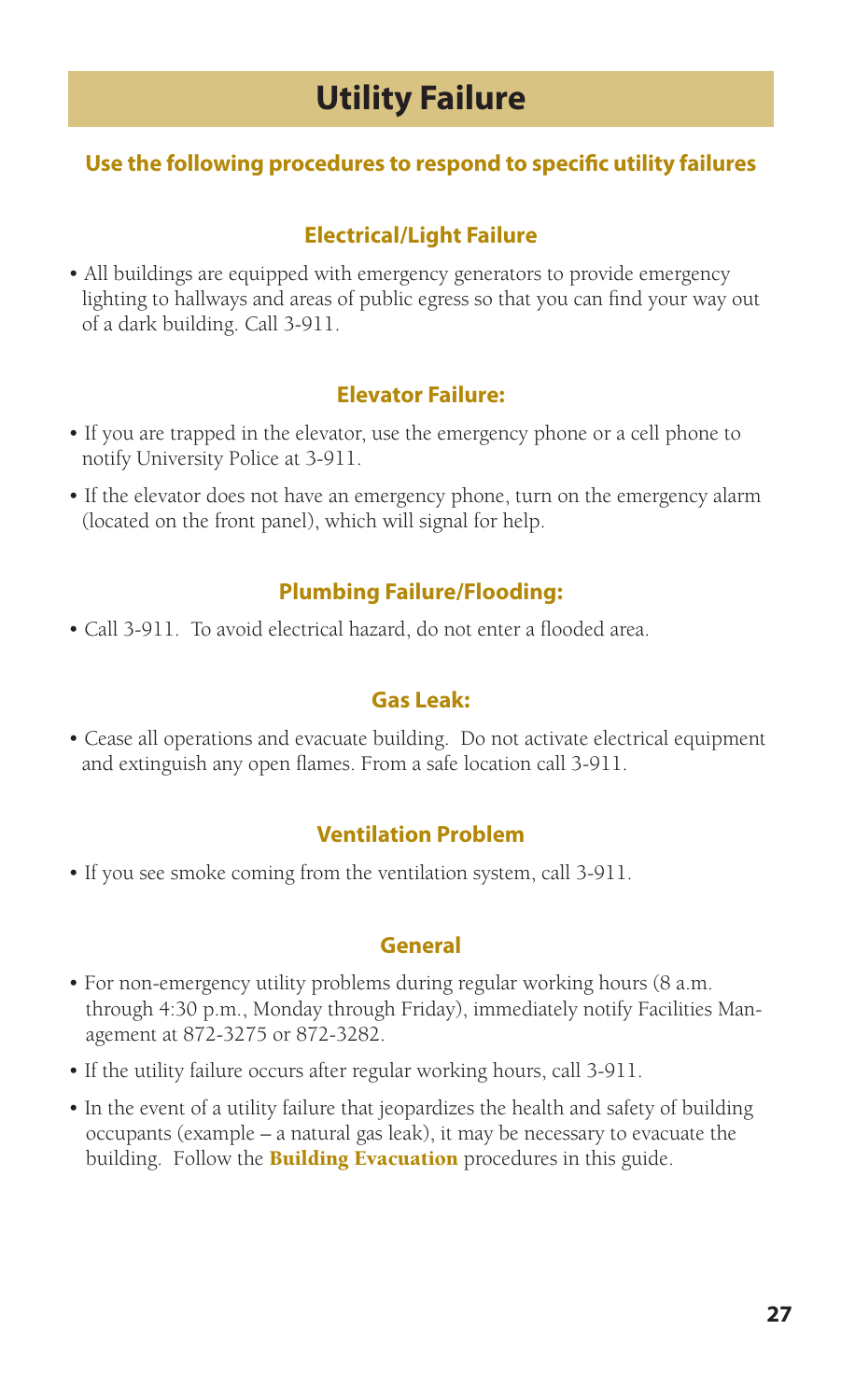### **Violent Criminal Behavior – Crime In Progress**

If violent criminal behavior is underway, or if you are the victim of a crime, promptly notify University Police at 3-911 or 911 as soon as possible to report the incident. Provide the police with the following information:

- Nature of the incident.
- Location of the incident.
- Description of persons involved.
- Description of property involved.
- Are any weapons involved?

In the event of a physical attack on your person or that of a friend or family member, try to remain passive; defend yourself or others if necessary to protect human life. Submission may be the only viable option. Resort to physical force only if absolutely necessary to save lives.

As soon as possible and when you feel safe call 3-911 or 911.

While the police are on route, try to remain calm, render any assistance you are qualified to perform. Be alert and observant. Details about the crime and the perpetrators can help police apprehend the criminal and help to protect others. Try to recall, and provide the responding police officer with information such as:

- Sex, Age, Race, Height, Weight, Hair.
- Clothing (shoes, shirt, pants, jacket, hat, gloves, etc.).
- Weapon (knife, gun, mace, other).
- Glasses, scars, tattoos, other discerning markings.
- Type, year, make, model, license plate number.

#### **What To Do With a Violent Intruder in Your Office/Room**

If a person enters your room or office and begins to act out in a violent or potential dangerous and threatening manner, take these following steps:

- If you have one, activate the silent panic alarm button to notify police.
- Have a friend or coworker contact police from another room or area
- Try to avoid being alone with the intruder, leave yourself a way to escape if possible. Move the conversation/argument to a more public area where others can see/hear you and possibly call for the police and render aid. Do not enter a room alone with the intruder.
- Offices should work out "code words" or signs they can use to say to coworkers letting them know you need help and they should call the police.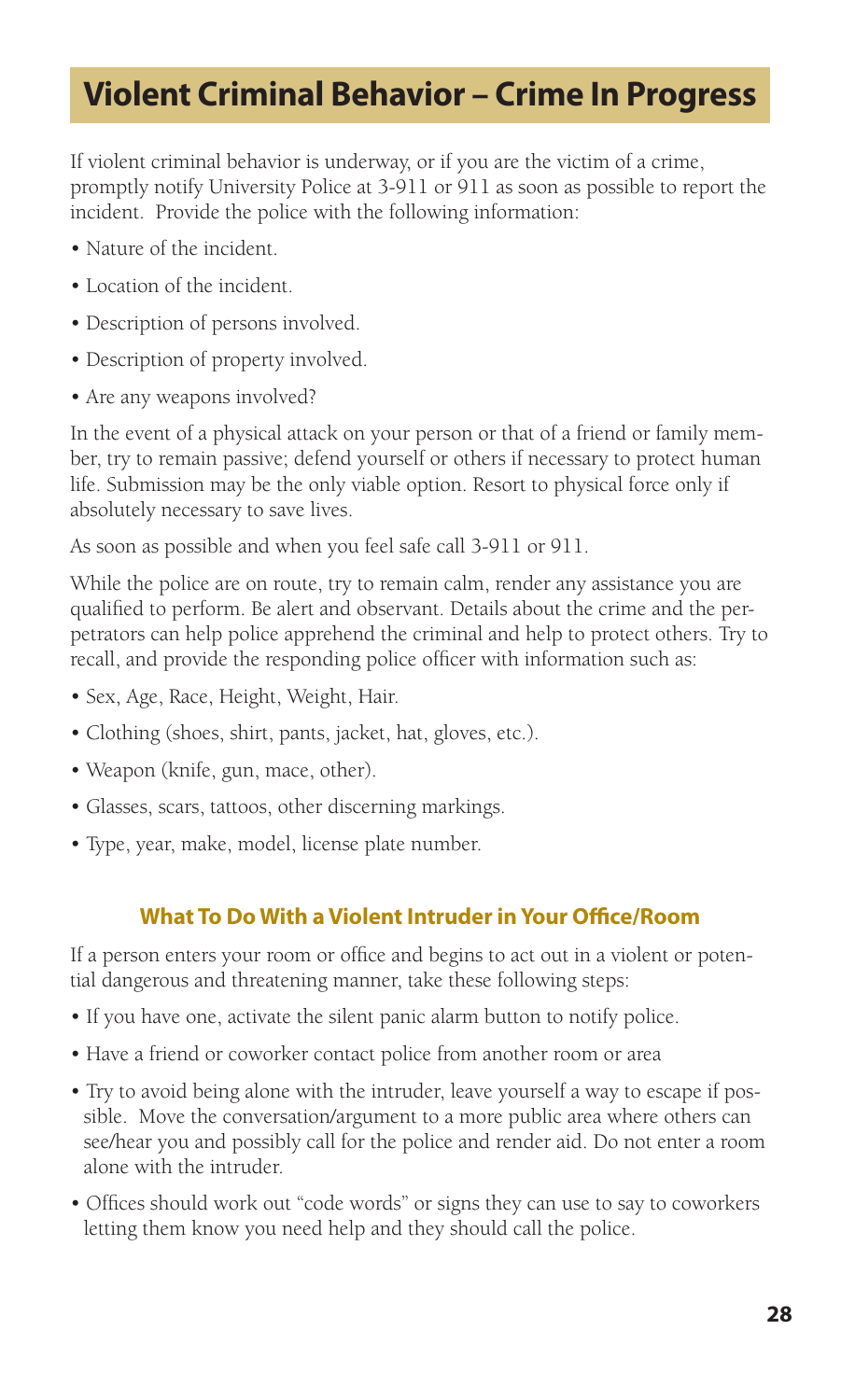### **What to Do If You Are Taken Hostage**

- Be patient. Time is on your side. Avoid drastic action.
- The initial few minutes are the most dangerous.
- Follow instructions, be alert and stay alive.
- The captor is emotionally unbalanced. Don't make mistakes, which could hazard your well-being.
- Don't speak unless spoken to and then only when necessary.
- Don't talk down to the captor, who may be in an agitated state.
- Avoid appearing hostile.
- Maintain eye contact with the captor at all times, if possible, but do not stare.
- Treat the captor like royalty.
- Try to rest. Avoid speculating. Be patient, wait.
- Comply with instructions as best you can.
- Avoid arguments; Expect the unexpected.
- Be observant. You may be released or have an opportunity to escape. The personal safety of others may depend on your memory.
- Be prepared to answer the police on the phone.
- Attempt to establish rapport with the captor.
- If medications, first aid, or restroom privileges are needed by anyone, say so. The captors in all probability do not want to harm persons held by them. Such direct action further implicates the captor in additional offenses.

Remember, most people do not act out without earlier, showing indications of violent behavior. If you have someone in your area who is showing signs of "acting out," which are early warning signs of future violent behavior, report this to your supervisor and/or the police right away.

#### Examples of "acting out" behavior which a person may exhibit before they act violently include:

- Verbal, physical, or psychological intimidation.
- Sexual or other forms of harassment.
- Outbursts, swearing, throwing objects.
- Frequent arguments with coworkers.
- Verbalizes threats of harm.
- Suspected on-the-job use of drugs or alcohol.
- Refuses to cooperate with supervisor and coworkers.
- Belligerent to customers, students, others.
- Deliberately damages property, steals property for revenge.
- Refuses to obey policies and procedures.
- Sees themselves as a victim.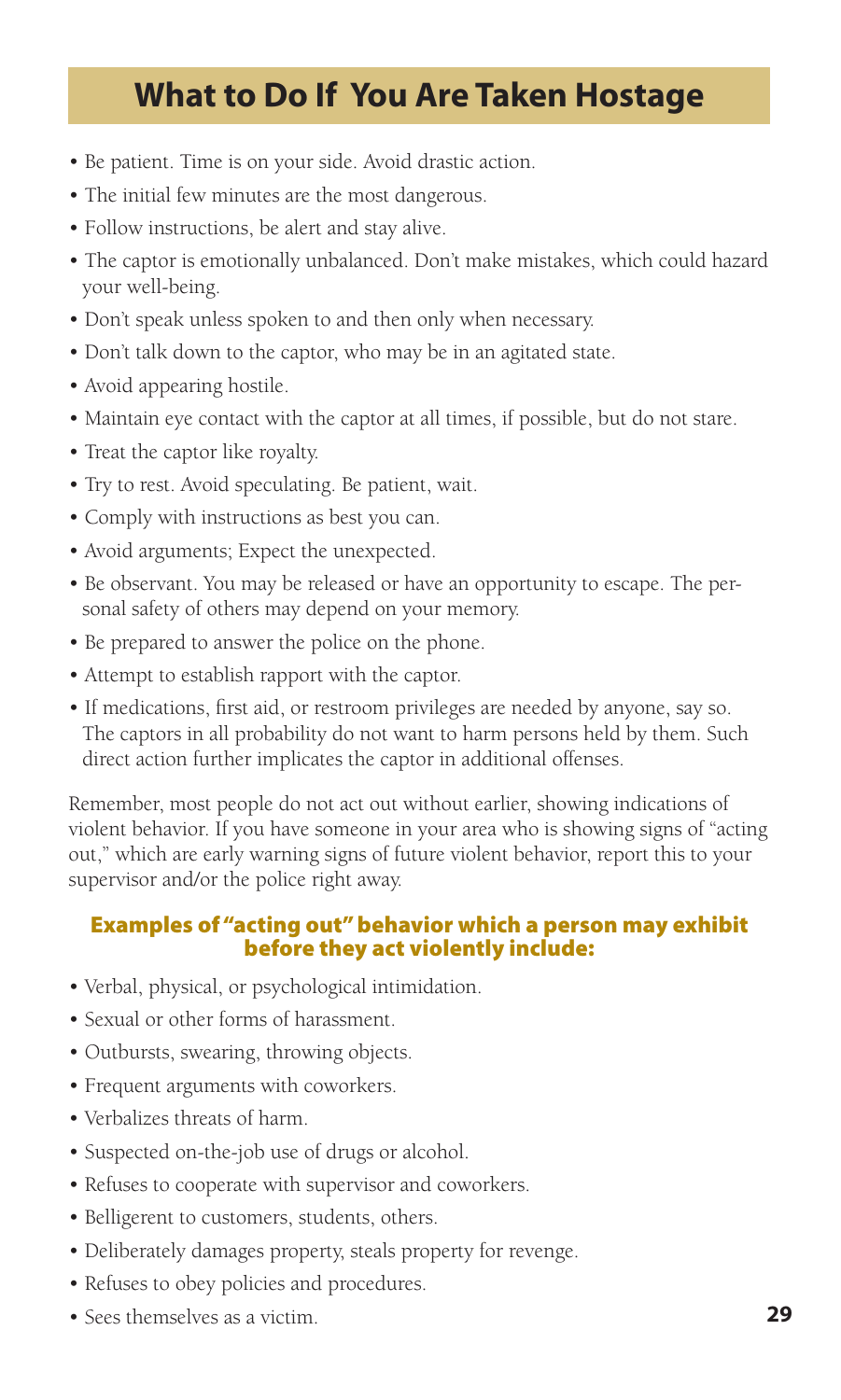### **What to Do in the Event of an Active Shooter**

- At the first sound of anything resembling gunshots, take cover, and be ready to secure the barrier between you and the possible perpetrator.
- If you encounter the perpetrator one on one, anything that saves your life and the life of others is the right thing to do.
- Attempt countermeasures only if you are convinced that your life is in immediate danger.
- Speaking quietly and reassuringly may not work on someone who is determined to bring vengeance and destruction on other human beings, but it is still generally worth trying.
- Do nothing to provoke the perpetrator.
- Follow the directions of the responding police officers to the letter.
- The primary goal of responding officers will be to neutralize the threat in as timely a manner as possible.
- Evacuation and first aid will only come when the area is safe.